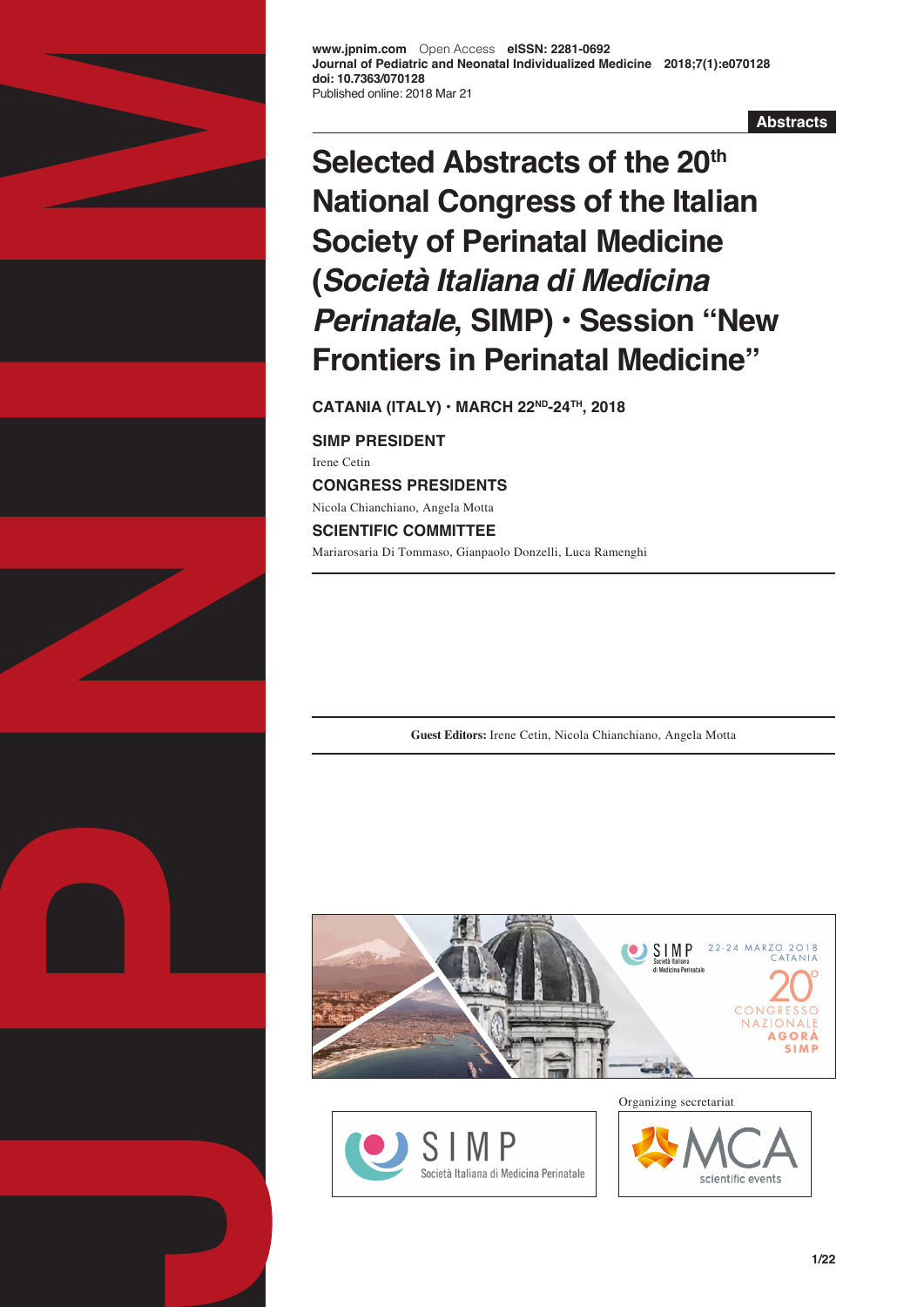# **HOW TO CITE**

[Abstract's authors]. [Abstract's title]. In: Selected Abstracts of the 20<sup>th</sup> National Congress of the Italian Society of Perinatal Medicine (*Società Italiana di Medicina Perinatale*, SIMP); Catania (Italy); March 22-24, 2018; Session "New Frontiers in Perinatal Medicine". J Pediatr Neonat Individual Med. 2018;7(1):e070128. doi: 10.7363/070128.

# **ABS 1**

# **CLINICAL AND METABOLIC OUTCOMES IN PREGNANT WOMEN AT RISK FOR GDM SUPPLEMENTED WITH MYO-INOSITOL. A SEC-ONDARY ANALYSIS FROM 3 RCTS**

A. Santamaria, A. Alibrandi, A. di Benedetto, B. Pintaudi, F. Corrado, F. Facchinetti, R. d'Anna

*Department of Gynecology and Obstetrics, Policlinico Universitario G. Martino di Messina, Messina, Italy*

## OBJECTIVE

To evaluate clinical and metabolic outcomes in women at risk for gestational diabetes mellitus (GDM) supplemented with myo-inositol since first trimester.

#### METHODS

A secondary analysis of databases from 3 randomized, controlled trials (595 women enrolled), in which women at risk for GDM (a parent with type 2 diabetes, obese or overweight) were supplemented with myo-inositol (4 g/day) throughout pregnancy. Main measures were the rate of adverse clinical outcomes: macrosomia, large for gestational age (LGA) babies, fetal growth restriction (FGR), pre-term birth, gestational hypertension and GDM.

## RESULTS

A significant reduction was observed for pre-term birth (3.4% vs 7.6%, p = 0.03), macrosomia (2.1%) vs 5.3%, p = 0.04), LGA babies (4.8% vs 8.9 %, p = 0.04) with only a trend to significance for gestational hypertension (1.4% vs  $3.9\%$ , p = 0.07). GDM onset was also decreased when compared to control group  $(11.0\% \text{ vs } 25.3\%, \text{ p} < 0.001)$ . At univariate logistic regression analysis myo-inositol treatment reduced the risk for pre-term birth (OR 0.44, CI 0.20-0.93), macrosomia (OR 0.38, CI 0.14-0.98) and GDM onset (OR 0.36, CI 0.23-0.57).

# **CONCLUSIONS**

Once administered early in pregnancy, myo-inositol prevents preterm birth and macrosomia in women at risk for GDM.

#### **ABS 2**

**PRE AND POST-NATAL CEREBRAL HEMO-DYNAMICS: CORRELATION WITH BIRTH WEIGHT, BASE ACID BALANCE AND NEO-NATAL OUTCOME**

D. Buca<sup>1</sup>, F. D'Antonio<sup>2,3</sup>, F. Fanfani<sup>1</sup>, S. Gustapane<sup>1</sup>, M. Leombroni<sup>1</sup>, L. Di Tizio<sup>1</sup>, A. Ricciardulli<sup>1</sup>, M. Liberati<sup>1</sup>

*1 Department of Obstetrics and Gynecology, University of Chieti, Chieti, Italy* <sup>2</sup> Women's Health and Perinatology Research Group, Department of Clinical *Medicine, Faculty of Health Sciences, UiT – The Arctic University of Norway, Tromsø, Norway*

*3 Department of Obstetrics and Gynecology, University Hospital of Northern Norway, Tromsø, Norway*

#### INTRODUCTION

Recent studies suggest that the presence of an altered middle cerebral artery (MCA) and/or an altered cerebral-placental ratio (CPR) may be associated with a neonatal adverse outcome regardless of birth weight. The primary outcome of this study is to evaluate the correlation between pre- and post-natal cerebral hemodynamics and: birth weight, base acid balance and neonatal outcome and to report its predictive value.

## METHODS

Prospective observational study conducted at the University Obstetrical Clinic of Chieti. The umbilical artery Doppler (AO), MCA, CPR and uterine (AU) were evaluated between 35 and 38 weeks of gestational age. At birth, the newborn's MCA was sampled and correlated with pH, birth weight and neonatal outcome.

## RESULTS

600 pregnancies were included. MCA and CPR presented a significant correlation with  $pH$  ( $r =$ 0.095 and 0.93) and birth weight  $(r = 0.96$  and 0.95). Furthermore, in small for gestational age (SGA) fetuses there was a significant correlation between fetal and neonatal MCA  $(r = 0.98)$  while this correlation did not occur in non-SGA fetuses. A CPR  $< 0.90$  and the presence of an MCA  $< 10$ pc are both associated  $(p < 0.001)$  with abnormal base acid balance and an adverse neonatal outcome in SGA fetuses with a sensitivity of 93% and a specificity of 92%. However, once the SGA fetuses were excluded, this correlation was lost.

#### **CONCLUSIONS**

This is the first study comparing Doppler in preand post-natal times. In SGA fetuses, the presence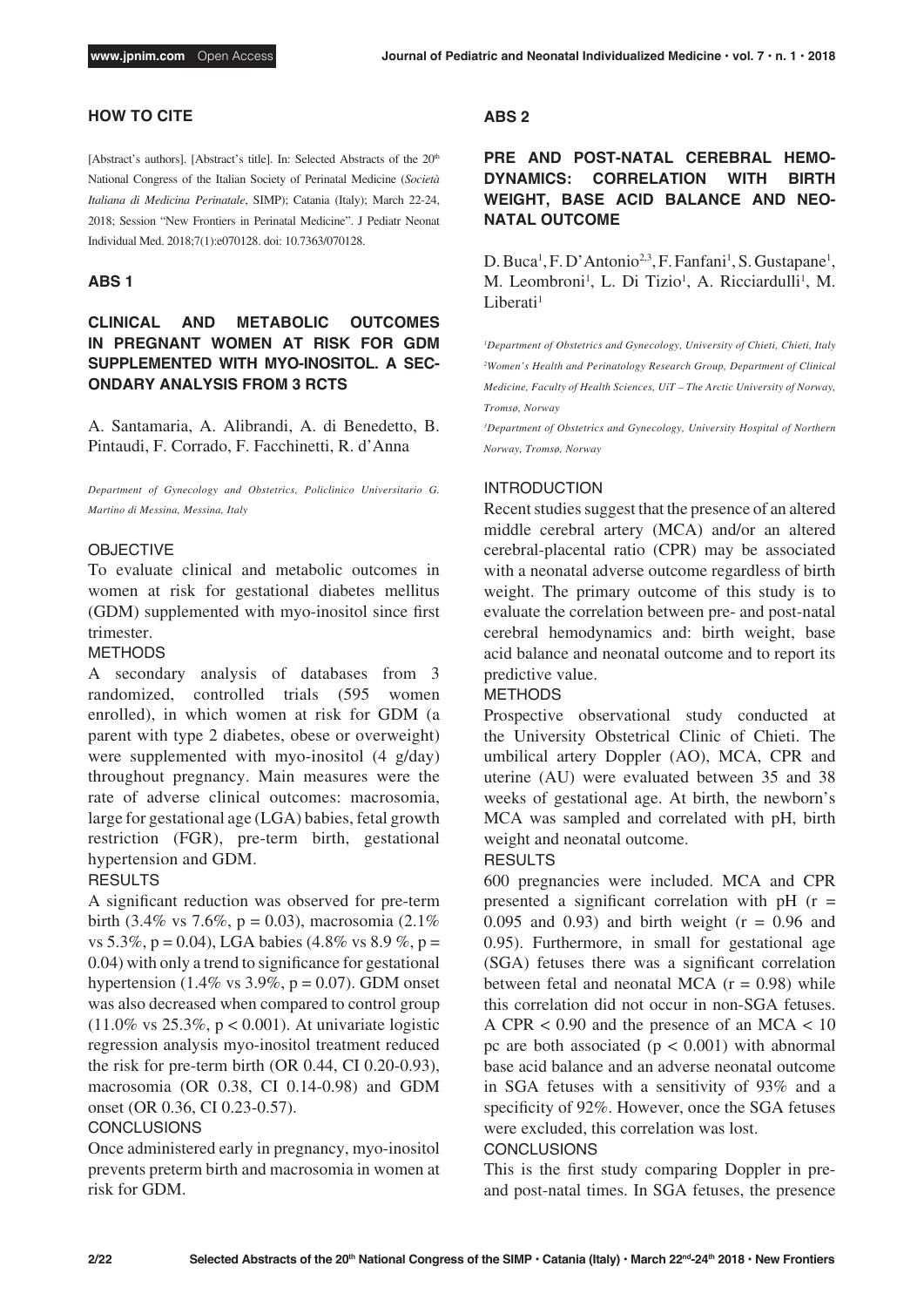of an MCA and/or an abnormal CPR is associated and predictive of neonatal impairment, while this association is lost in AGA fetuses. SGA fetuses with altered MCA identify a proportion of newborns with a higher risk of prolonged redistribution of the neonatal cerebral circulation and adverse outcome.

# **ABS 3**

# **ROLE OF GLYCEMIC CONTROL IN THE DE-VELOPMENT OF PREECLAMPSIA IN DIABETIC WOMEN**

S. Ottanelli, C. Serena, S. Simeone, M.P. Rambaldi, F. Mecacci

*Prenatal Medicine and High Risk Pregnancy Unit, Newborn's and Women's Health Department, Careggi University Hospital, Florence, Italy*

## OBJECTIVE

To investigate the role of maternal glycemic control at different times of day and in relation to meals and by trimester in the development of preeclampsia in type 1 diabetic women and then to correlate these with Doppler indices of the utero-placental vascular resistances.

#### METHODS

244 singleton pregnancies in type 1 diabetic women were studied. hba1c, average daily glucose value, fasting, pre-prandial, 1-hour and 2-hour postprandial glucose levels during the 1st, 2nd and 3rd trimester were evaluated. Uterine artery velocimetry indices were obtained at 16, 20 and 24 weeks. Data analysis included correlation between parameters of glycemic control, uterine artery Doppler and development of preeclampsia.

# **RESULTS**

Preeclampsia developed in 32 (13.1%) of the women. hba1c at entry, mean daily glucose levels in the  $1<sup>st</sup>$  and  $2<sup>nd</sup>$  trimester, daily 3 meal post prandial glucose areas in the  $1<sup>st</sup>$  and  $2<sup>nd</sup>$  trimester and the mean resistance index of uterine arteries at 24 weeks were associated with development of preeclampsia, while there is no correlation between the daily glucose levels at 16, 20, 24 weeks and uterine arteries resistance indices results; there is a positive correlation between post prandial glycemic areas and the impedance to flow in uterine arteries. **CONCLUSIONS** 

Our results suggest that by improving glycemic control it is possible to reduce the recognized higher risk of developing preeclampsia in type 1 diabetic pregnancies; in addition, the crucial time period for the correlation between hyperglycemia and the development of preeclampsia seems to be the early period of pregnancy, the period when placentation is underway and lasting damage to the placental bed may be caused. This is the first time that a correlation between maternal glycemic state and uterine impedance to flow has been found.

# **ABS 4**

# **MATERNAL NUTRITION AND LIFESTYLE AS PREDICTORS OF PLACENTAL FUNCTION IN THE FIRST TRIMESTER OF PREGNANCY**

I. di Bartolo, F. Parisi, C. Melinte, I. Cetin

*Department of Obstetrics and Gynecology, Centre for Fetal Research Giorgio Pardi, Luigi Sacco Hospital, Università degli Studi di Milano, Milan, Italy*

## INTRODUCTION

Maternal nutrition is known to affect fetal growth and development, as well as future health of the offspring. We aim to evaluate associations between periconceptional maternal nutrition and lifestyle and biochemical and ultrasound markers of placental function during the first trimester of pregnancy. METHODS

107 singleton pregnancies were enrolled at the combined first trimester screening (11+5-13+6 weeks) between February and June 2017. Nutritional questionnaires were collected at enrollment and analyzed for nutritional score assessment (range 0-10). Transabdominal ultrasound scans were performed to obtain crown-rump length (CRL), uterine artery pulsatility index (PI) and placental volume by using the VOCAL technique. Maternal blood samples for free βhCG, PAPP-A, 17β-E2 and progesterone determination were collected. Linear regression models adjusted for gestational age, smoking and BMI were performed to investigate associations between maternal nutritional scores and ultrasound and biochemical markers of placental function.

#### **RESULTS**

Maternal nutritional score was positively associated with PAPP-A ( $\beta$  = 0.10), 17 $\beta$ -E2 ( $\beta$  = 0.30) and progesterone concentrations ( $\beta = 0.20$ ), with models explaining 30%, 43% and 82% of the biomarker variance respectively. Significant negative associations were detected for free βhCG  $(\beta = -0.07)$  and uterine PI ( $\beta = -0.06$ ). Interestingly, the nutritional score showed a significant negative association with placental volume ( $\beta$  = -0.13), but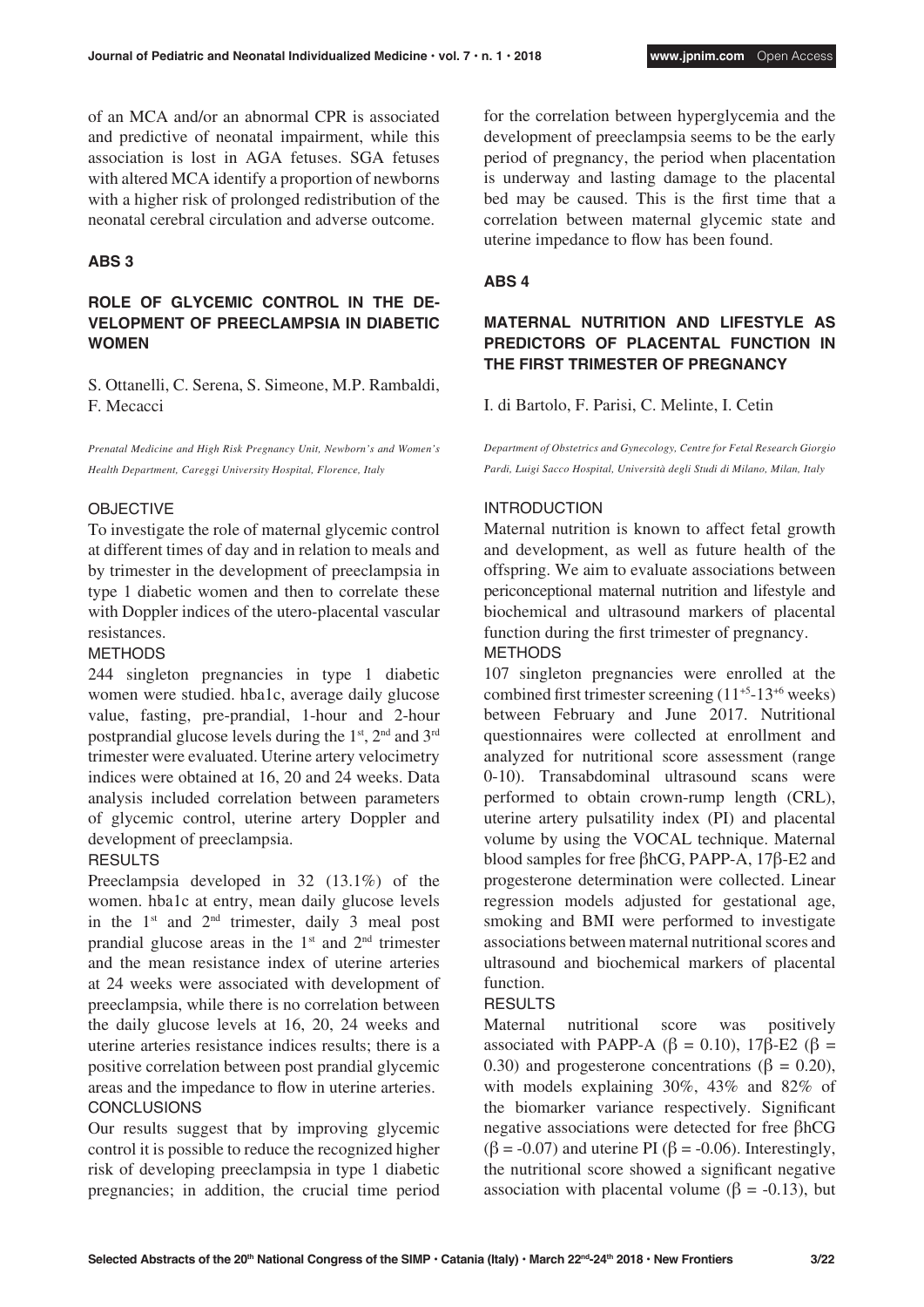| <b>Placental marker</b>             | <b>Explained variance (%)</b> | β nutritional score |         |
|-------------------------------------|-------------------------------|---------------------|---------|
| $17\beta$ -E2                       | 42.9                          | 0.30                | < 0.05  |
| <b>PGT</b>                          | 82.2                          | 0.20                | < 0.001 |
| <b>PAPP-A</b>                       | 30                            | 0.10                | < 0.001 |
| $\beta$ <sub>h</sub> C <sub>G</sub> | 9.4                           | $-0.07$             | < 0.05  |
| <b>UA-PI</b>                        | 13.9                          | $-0.06$             | < 0.01  |
| <b>Placental volume</b>             | 42.6                          | $-0.13$             | < 0.001 |
| <b>CRL/placental volume</b>         | 22.9                          | 0.08                | < 0.01  |

**Table 1 (ABS 4).** Linear regression model adjusted for gestational age, smoking and pregestational BMI.

a positive association with CRL/placental volume ratio ( $\beta = 0.08$ ,  $p < 0.01$ ). Results are presented in **Tab. 1**.

# **CONCLUSIONS**

Periconceptional maternal nutritional status affects markers of placental function as early as the first trimester of pregnancy. Further research is needed to evaluate impacts on pregnancy outcome. Early intervention to improve maternal nutrition should be the goal to improve intrauterine development.

## **ABS 5**

# **ADHERENCE TO MEDITERRANEAN DIET, WEIGHT GAIN AND THICKNESS SKINFOLD IN NORMAL WEIGHT PREGNANT WOMEN WITH OR WITHOUT GESTATIONAL DIABETES MELLITUS**

A. Spadafranca<sup>1</sup>, S. Digiacomo<sup>1</sup>, A. Battezzati<sup>1</sup>, S. Bertoli<sup>1</sup>, I. Cetin<sup>2</sup>, E. Ferrazzi<sup>2,3</sup>

*1 ICANS – International Center For The Assessment of Nutritional Status, University of Milan, Milan, Italy*

*2 Children's Hospital V. Buzzi, University of Milan, Milan, Italy*

*3 Fondazione IRCCS Ca' Granda Ospedale Maggiore Policlinico, Mangiagalli Center, University of Milan, Milan, Italy*

# INTRODUCTION

Gestational Diabetes Mellitus (GDM) is associated to non-modifiable risk factors such as age, ethnicity and familiarity for diabetes and to modifiable risk factors such as overweight/obesity, excessive pregnant weight gain, body composition and quality of the diet. Mediterranean Diet (Med Diet) is reported to be protective versus diabetes in general population, however few studies investigated adherence to Med Diet in relation to incidence of GDM.

## METHODS

We investigated the adherence to Med Diet and the features of body composition in 23 normal weight pregnant women with GDM (GDM+) and we compared data with 31 normal weight pregnant women without GDM (GDM-). The study was carried at Children's Hospital V. Buzzi of Milan. Adherence to Med Diet was measured by 14-point Mediterranean Scale (range of scores, 0 to 13, with higher scores indicating greater adherence) derived from a validated food frequency questionnaire modified for pregnancy. Weight gain and skinfold thickness were evaluated. All measurement were made after the 26 gestational week.

# RESULTS

GDM+ and GDM- women were similarly old  $(34 \pm$ 4 years vs  $37 \pm 6$  years, p = 0.1). No difference was observed in title study  $(p=0.7)$ . Mediterranean Score in GDM+ and GDM-women was similar  $(7 \pm 2 \text{ vs }$  $7 \pm 1$ , p = 0.5), however we observed a significant difference in the habit to daily consumption of butter, cream or margarine (19% GDM+ vs 0% GDM-, p  $= 0.01$ ). No difference was observed in gestational weight gain, but we found significant differences in the skinfold thickness, greater in GDM+ women (p  $= 0.03$ ). Moreover in GDM+ women we observed a greater percentage of familiarity for diabetes than GDM- (48% vs  $23\%$ , p = 0.05).

#### **CONCLUSIONS**

No difference was found between GDM+ and GDMabout adherence to Med Diet, however our results suggest a probable difference in fat and energy intake that should be better investigated through seven days food diary. Although both groups were normal weight, fat mass in GDM+ was greater than GDM-. In conclusion this study suggests that body composition and dietary habits should be yet supervised in preconception period regardless of BMI especially in women with familiarity for diabetes.

# **ABS 6**

# **THE ROLE OF ULTRASONOGRAPHY IN PRENATAL DIAGNOSIS OF CONGENITAL VASCULAR ANOMALIES**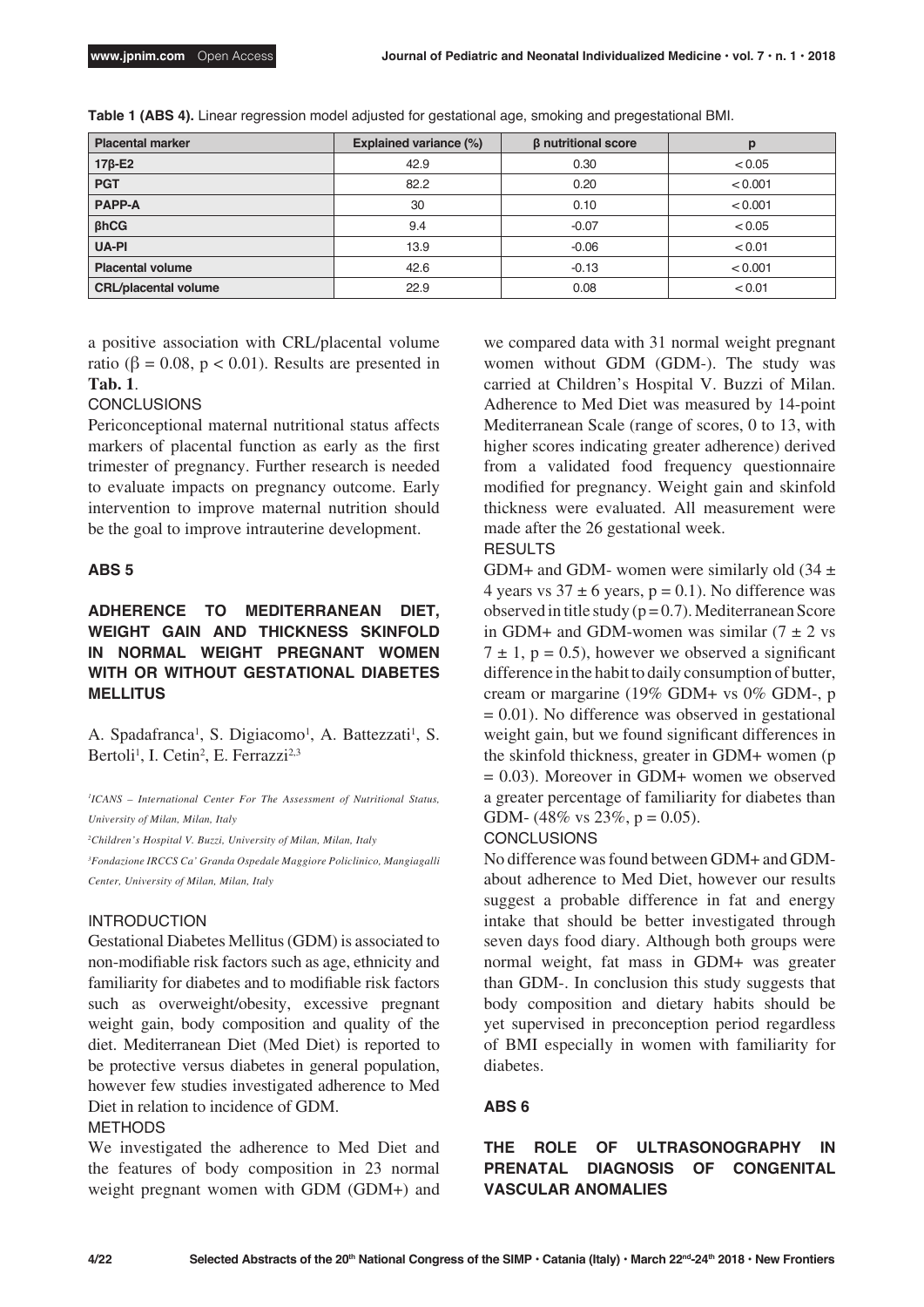T. Izzo<sup>1</sup>, S. Faiola<sup>1</sup>, M. Lanna<sup>1</sup>, L. Spaccini<sup>2</sup>, E.  $Cattaneo<sup>2</sup>, V. Baraldini<sup>3</sup>, A. Turri<sup>1</sup>, M.A. Rustico<sup>1</sup>$ 

*1 Fetal therapy Unit "U. Nicolini", Vittore Buzzi Children's Hospital, University of Milan, Milan, Italy* 

*2 Clinical Genetic Unit, V. Buzzi Children's Hospital, University of Milan, Milan, Italy*

*3 Angioma Center and Vascular Malformations, UOC of Pediatric Surgery, "V. Buzzi" Hospital, ASST Fatebenefratelli-Sacco, Milan, Italy*

# INTRODUCTION

Congenital vascular anomalies are extremely rare malformations, and can be isolated or associated to other anomalies. They can be detected during intrauterine life with different perinatal outcomes. There are few reports of prenatal identification of this lesions. The International Society for the study of vascular anomalies (ISSVA) has described a new classification since 2014.

# METHODS

This is a retrospective study of all cases referred at our Unit from 2007 to 2017. Each case was studied with gray scale ultrasound and Color-Doppler, and the diagnosis of the type of malformation and location was made. Signs of anemia and evaluation of heart function were recorded in each fetus. All cases underwent prenatal MRI. Amniocentesis was proposed in all cases to analyse fetal karyotype, array CGH. Cases where termination of pregnancy was chosen underwent autopsy, histological examination of the lesion and genetic exams. Perinatal outcome was collected for each case. **RESULTS** 

On the 5,180 singleton pregnancies referred in our Unit during study period, there were 19 cases of prenatal identification of vascular anomalies. In 15 cases prenatal description of the lesion was concordant with postnatal findings: fourteen lymphatic and one arteriovenous malformations. In another case the suspicion for a vascular tumor of the neck was confirmed after birth. Two cases were associated with signs suggestive for overgrowth syndrome that lead to genetic investigation with identification of *PROS-A* gene mutation. Two cases with the anomaly located near the airways, were better studied with MRI in order to evaluate the needing for Ex Utero Intrapartum Treatment (EXIT) during caesarean section. One case decided for termination of pregnancy (*PROS-A* positive). **CONCLUSIONS** 

Accurate prenatal diagnosis provides an opportunity for planning deliveries, for appropriate parental multidisciplinary counselling and optimization of postnatal care. Prognosis of these lesions is more frequently good, either in cases with expectant management or with medical and surgical treatment.

# **ABS 7**

# **THREE-DIMENSIONAL AUTOMATED MEASURE OF THE FETAL THIGH IN HIGH-RISK PREG-NANCIES TO PREDICT FETAL WEIGHT**

T. Izzo<sup>1</sup>, E. Ferrazzi<sup>1</sup>, A. Farina<sup>2</sup>, S. Rigano<sup>1</sup>, V. Signorelli<sup>1</sup>, M. Elisabetta<sup>1</sup>, F. Fusè<sup>1</sup>, D. Di Martino<sup>1</sup>

*1 Department of Woman, Mother and Neonate, Buzzi Children's Hospital, Biological and Clinical Sciences, University of Milan, Milan, Italy*

*2 Division of Obstetrics and Prenatal Medicine, Department of Medicine and Surgery (DIMEC) Sant'Orsola-Malpighi Hospital, University of Bologna, Bologna, Italy*

# INTRODUCTION

The present study was conducted to compare fetal thigh volume (FTV), by the three-dimensional (3D) automated measure (Tvol), with two-dimensional (2D) fetal biometry in order to predict birth weight in fetal intrauterine growth restriction (IUGR) and in high-risk pregnancy for preeclampsia (PE) and/ or IUGR.

# METHODS

A prospective cross-sectional study of 112 pregnant women, 34 IUGR and 78 high-risk for PE and/or IUGR, was performed using ultrasound between the  $20<sup>th</sup>$  and  $40<sup>th</sup>$  weeks of gestation. IUGR refers to a condition in which the fetus has abdominal circumference  $(AC)$  at or below the  $10<sup>th</sup>$  percentile for growth. Two-dimensional and 3D sonographic examinations were performed for fetal biometry and FTV. The data has been analyzed through generalized linear regression and through bootstrap on 1,000 samples. All models of regression returned a 100% power and a type I error of 5%.

# **RESULTS**

A fetal weight estimation model, based on 3D acquisition of the FTV is comparable to conventional 2D sonographic measurements during the second and third trimesters of pregnancy ( $p < 0.001$ ). We obtained a better accuracy of fetal weight estimation before the 30<sup>th</sup> week of gestation ( $r^2 = 0.97$  vs  $r^2 =$  $0.73$ ; F value = 497 vs F value = 44) in IUGR and in high-risk pregnancy for PE and/or IUGR  $(r^2 = 0.97)$ vs  $r^2 = 0.94$ ; F value = 1,170 vs F value = 307). Bootstrap resampling analysis of the relationship between the tests confirmed their level of statistical significance. Only in 4.5% of the cases (5/112) it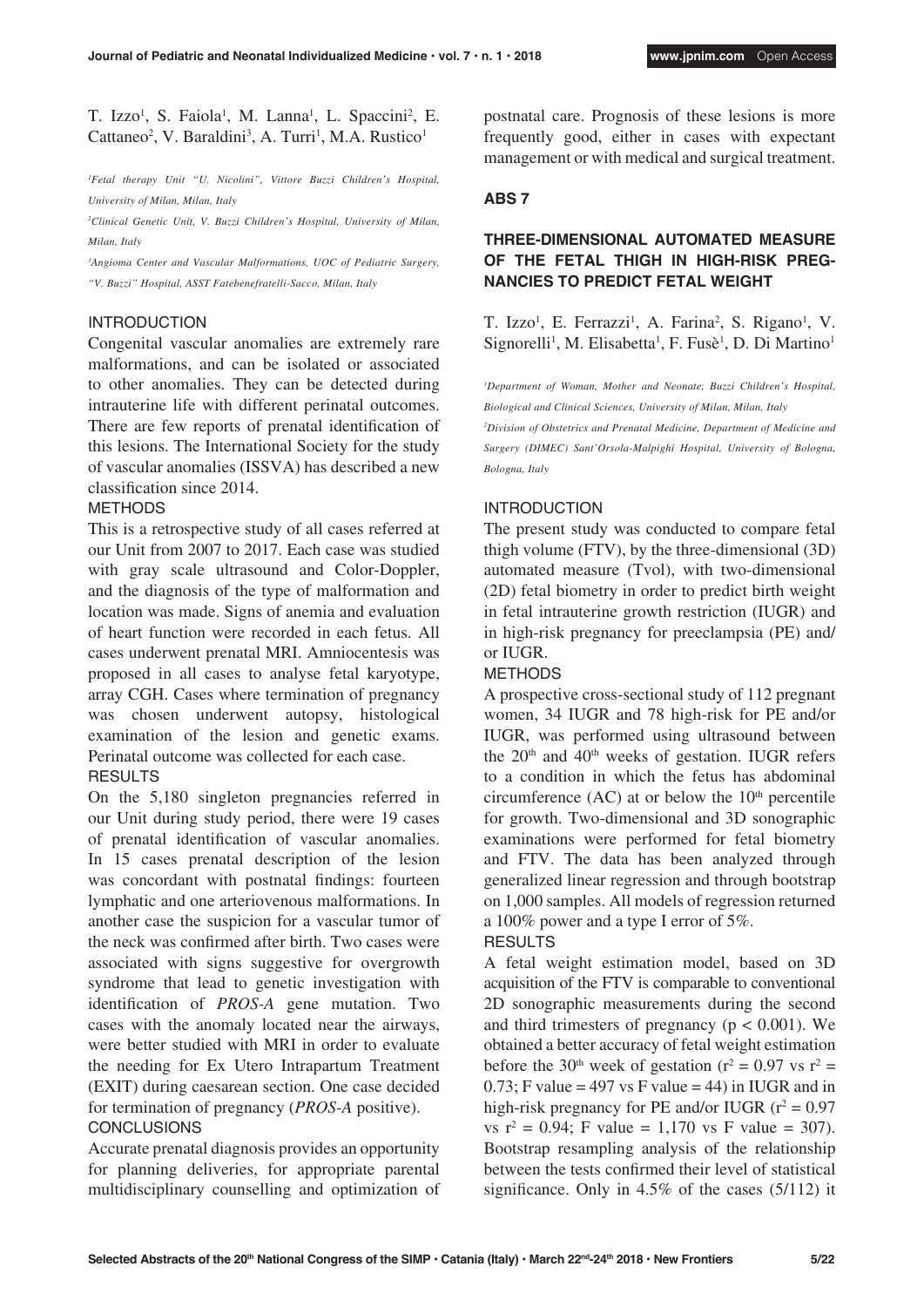has not been possible to obtain the fetal weight from the FTV.

# **CONCLUSIONS**

The precision of fetal weight estimation, before the 30th week, can be improved by adding the FTV and it could be considered a parameter in the algorithm weight to improve its diagnostic accuracy. These data may be helpful to assess fetal growth and to diagnose deviation from the normal growth.

# **ABS 8**

# **IMPACT OF BLADDER FILLING ON UTERINE ARTERY BLOOD FLOW INDICES IN THE FIRST TRIMESTER OF PREGNANCY**

E. Magro Malosso, V. Seravalli, C. Morelli, L. Pasquini , G. Masini, M. Di Tommaso, F. Petraglia

*Obstetric and Gynecology Department, Careggi University Hospital, Florence, Italy*

# INTRODUCTION

First-trimester uterine artery Doppler is a noninvasive technique to investigate placental vascular adaptation to pregnancy. It is currently used in combination with maternal history, blood pressure and serum biomarkers in the first trimester to assess the risk of developing preeclampsia. The appropriate technique for uterine artery blood flow measurement is standardized. However, the impact of bladder filling on placental resistance indices in the first trimester of pregnancy has not been previously studied. The objective of this study was to verify if bladder distension modifies uterine artery (UtA) pulsatility index (PI) and peak systolic velocity (PSV) measured in the first trimester of pregnancy. METHODS

A prospective study was conducted on pregnant women presenting to Careggi University Hospital in Florence for first-trimester screening for preeclampsia. After informed consent was collected, right- and left-UtA blood flow was first measured transabdominally with the woman having a full bladder. After the patient voided her bladder, a repeat measurement of UtA blood flow was performed, with a short interval from the first assessment. The UtA PI and PSV for each side were recorded. A paired t-test was used to detect the significance of the difference of these parameters before and after bladder voiding. Correlation coefficient was calculated to determine the strength of association between measurements.

## RESULTS

Thirty-six patients were enrolled. Mean gestational age at exam was 12.2 weeks. When women were studied with full bladder, the UtA-PI was  $1.82 \pm$ 0.57 (mean  $\pm$  SD) on the right and 1.76  $\pm$  0.52 on the left side. After the patient emptied the bladder, values were  $1.85 \pm 0.54$  on the right and  $1.79 \pm 0.57$ on the left side. The difference was not statistically significant ( $p = 0.68$  for each side). Similarly, no difference was found in the mean UtA-PSV on either side  $(p = 0.14$  and 0.28). Correlation coefficient between UtA-PI measurements before and after bladder emptying was 0.7, thus indicating a strong correlation.

# **CONCLUSIONS**

In the first-trimester of pregnancy, bladder filling status does not seem to significantly modify uterine artery blood flow indices, and therefore it probably does not have any impact on preeclampsia risk assessment.

# **ABS 9**

# **17-BETA ESTRADIOL IN OBESE PREGNANCIES**

G.M. Anelli<sup>1</sup>, M.I. Mazzocco<sup>2</sup>, T. Letizia<sup>3</sup>, C. Novielli<sup>1</sup>, T. Vago<sup>3</sup>, C. Mandò<sup>1</sup>, I. Cetin<sup>2</sup>

*1 Department of Biomedical and Clinical Sciences, "Luigi Sacco" Hospital, University of Milan, Milan, Italy* 

*2 Obstetrics and Gynecology Unit, Department of Biomedical and Clinical Sciences, "Luigi Sacco" Hospital, University of Milan, Milan, Italy 3 Laboratory of Endocrinology, "Luigi Sacco" Hospital, Milan, Italy* 

# INTRODUCTION

Maternal obesity (MO) impacts on pregnancy and fetal outcomes, possibly altering intrauterine programming leading to adulthood diseases. Its energetic imbalance results in increased circulating fatty acids and consequent inflammation and oxidative stress. MO has been associated to both systemic and hormonal changes, but the metabolic impact of excessive fatty acids on pregnancy is not fully understood. Estrogens physiologically regulating pregnancy-related insulin resistance may also exacerbate obesity-related inflammation. During pregnancy the fetal-placental unit becomes a primary source of estrogens, particularly of 17- Beta Estradiol (E2). An obesity-related impairment of placental steroidogenesis has been reported. We measured maternal plasma E2 in relation to pregestational BMI and gestational diabetes mellitus (GDM).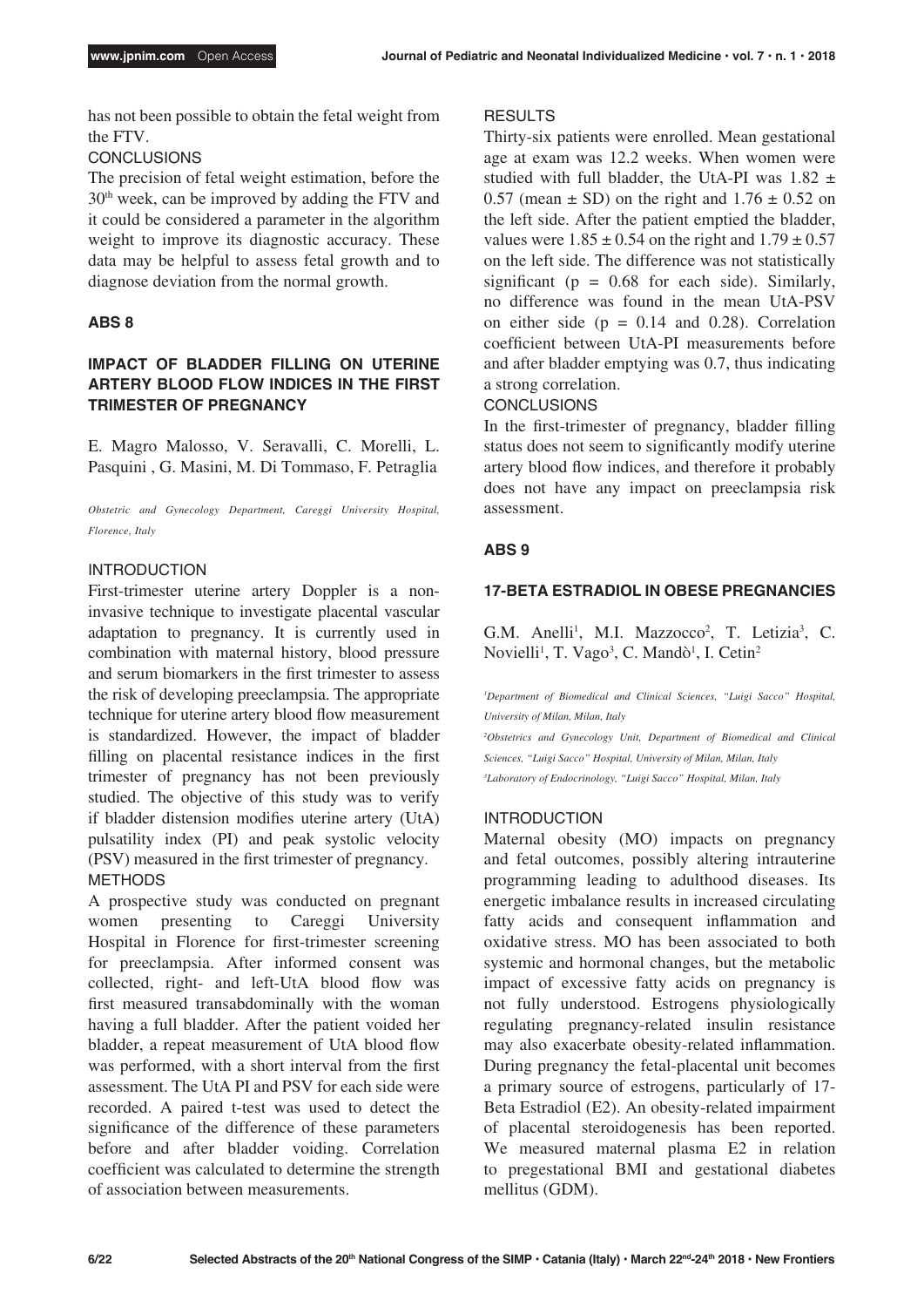

**Figure 1 (ABS 9).** 17-Beta Estradiol (E2) levels correlated negatively with maternal BMI (**A**) and positively with placental efficiency (**B**).

# METHODS

Venous blood was collected at elective cesarean section from 24 normal-weight (NW) and 23 obese (OB) women, 8 with GDM  $[OB/GDM(+)]$  (75 gr-OGTT; FIGO guidelines). EDTA samples were centrifuged at 1,500 rpm x 15 min and plasma selected excluding hemolyzed, icteric and lipemic. Samples were diluted 1:10 and run in duplicate on Cobas e411 to measure E2 concentration by an electrochemiluminescence immunoassay. Clinical and molecular data were analyzed with t-test and Pearson correlation.

# **RESULTS**

When comparing to NW, maternal BMI was significantly different in OB ( $p \le 0.001$ ), while basal glycaemia only in OB/GDM(+) ( $p \le 0.001$ ) following inclusion criteria. Placental weight and thickness were significantly higher in both OB groups vs NW  $(p < 0.01)$ , while efficiency (fetal/placental weight) was decreased in OB  $[6.68 \pm 1.07]$  (p < 0.01) vs NW  $[8.01 \pm 2.03]$ . E2 concentration  $[pg/mL]$  resulted significantly lower in OB  $[17,593.2 \pm 5,493.6]$  vs NW  $[23,049.8 \pm 11,810.1]$  ( $p \le 0.05$ ). When considering the presence of GDM, OB/GDM(+)  $[19,701.9 \pm 10.000]$ 4,583.9] showed no differences compared to either OB/GDM(-) or NW, while OB/GDM(-) [16,468.5  $\pm$  5,746.6] confirmed significantly lower E2 plasma concentration vs NW ( $p < 0.05$ ). E2 levels correlated negatively with maternal BMI ( $p = 0.04$ ,  $r = -0.30$ ) and positively with placental efficiency ( $p = 0.01$ ,  $r =$ +0.36) (**Fig. 1**).

#### **CONCLUSIONS**

Our preliminary analyses support evidences linking excessive BMI to decreased plasma E2, possibly impacting pregnancy outcomes. Indeed, E2 exerts a protective role against oxidative-stress, and obese lipotoxic environment can lead to decreased placental efficiency. GDM metabolic impairments related to insulin-resistance might represent an additionalopposing factor to the obese context, leading to increased E2 levels. Experiments on placental Estrogen Receptors (ER) will investigate a causal link to plasma E2 variation. Exploring the obesityrelated effect on placental estrogen pathways could open future therapeutic features.

#### **ABS 10**

# **EARLY LABOR CEREBROPLACENTAL RATIO ASSESSMENT IN UNCOMPLICATED TERM PREGNANCIES AND PREDICTION OF ADVERSE PERINATAL OUTCOMES: A MULTICENTRE STUDY**

A. Dall'Asta<sup>1</sup>, T. Ghi<sup>1</sup>, G. Rizzo<sup>2</sup>, A. Cancemi<sup>1,3</sup>, F. Aloisio<sup>2</sup>, D. Arduini<sup>4</sup>, G. Pedrazzi<sup>5</sup>, F. Figueras<sup>3</sup>, T. Frusca1

*1 Obstetrics and Gynecology Unit, University of Parma, Parma, Italy*

<sup>2</sup>Division of Maternal and Fetal Medicine, Ospedale Cristo Re, University of *Rome Tor Vergata, Rome, Italy*

*3 Fetal i+D Fetal Medicine Research Center, BCNatal – Barcelona Center for Maternal-Fetal and Neonatal Medicine (Hospital Clínic and Hospital Sant Joan de Deu), IDIBAPS, University of Barcelona, Barcelona, Spain*

*4 Department of Obstetrics and Gynecology, Casa di Cura Santa Famiglia, University of Rome Tor Vergata, Rome, Italy*

*5 Department of Neurosciences, University of Parma, Parma, Italy*

## INTRODUCTION

It has been recently suggested that the use of Doppler ultrasound among normal sized fetuses at term is able to identify those with subclinical placental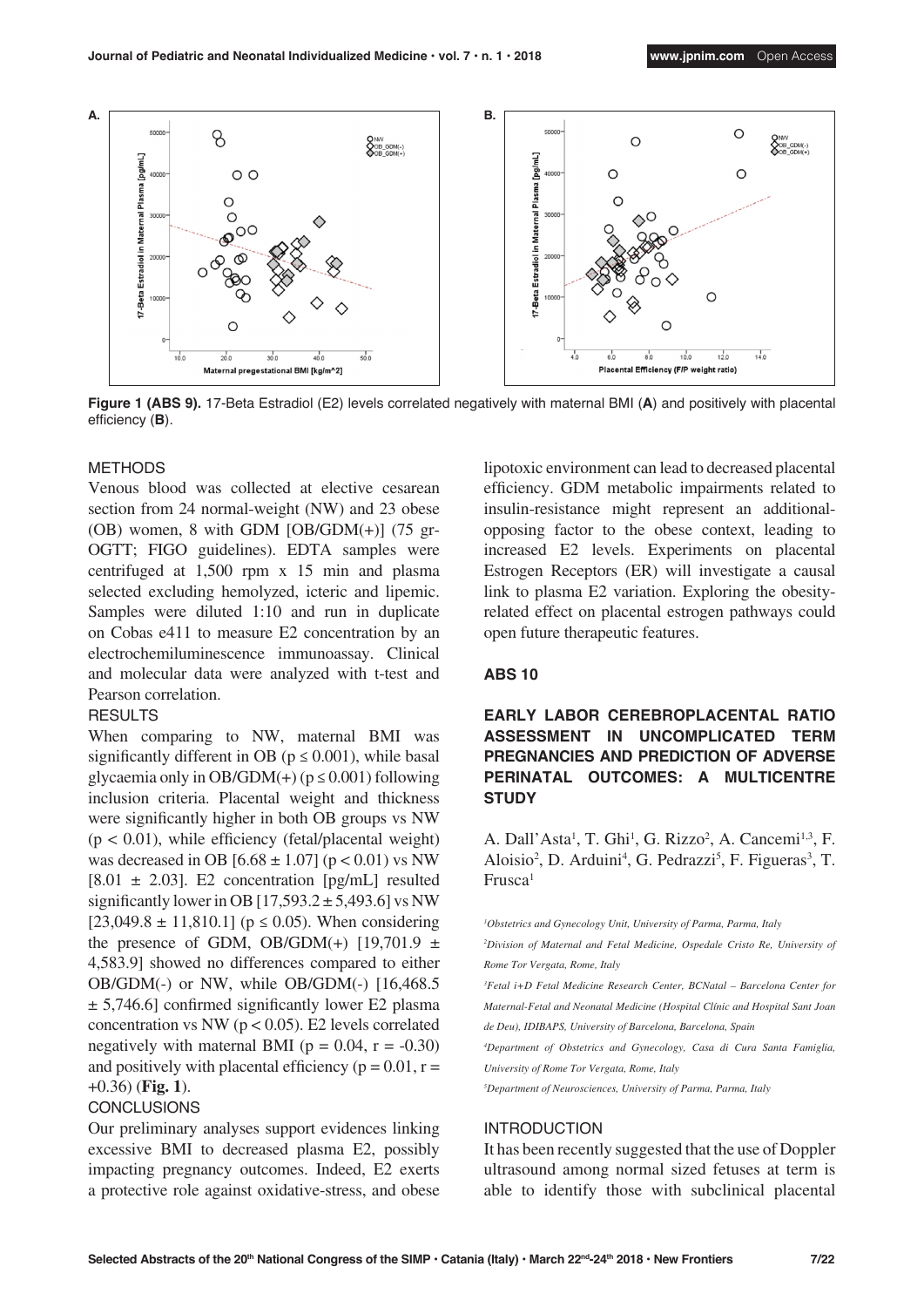|  |  |  |  |  |  |  | Table 1 (ABS 10). Maternal demographics and intrapartum and perinatal outcomes according to cerebroplacental ratio. |
|--|--|--|--|--|--|--|---------------------------------------------------------------------------------------------------------------------|
|--|--|--|--|--|--|--|---------------------------------------------------------------------------------------------------------------------|

|                                                       | Reduced CPR MoM <sup>a</sup><br>$(n = 54)$ | Normal CPR MoM <sup>a</sup><br>$(n = 508)$ | p              |
|-------------------------------------------------------|--------------------------------------------|--------------------------------------------|----------------|
| <b>Parity</b>                                         |                                            |                                            |                |
| <b>Nulliparae</b>                                     | 28 (51.9%)                                 | 290 (57.1%)                                | 0.46           |
| Age (years)                                           | $30.3 \pm 5.4$                             | $30.5 \pm 5.6$                             | 0.72           |
| Prepregnancy BMI (kg/m <sup>2</sup> )                 | $25.3 \pm 4.4$                             | $24.5 \pm 4.3$                             | 0.24           |
| Term pregnancy BMI (kg/m <sup>2</sup> )               | $29.1 \pm 5.3$                             | $28.9 \pm 4.5$                             | 0.78           |
| <b>Ethnicity</b>                                      |                                            |                                            |                |
| White (Caucasian, Arabic)                             | 43 (79.6%)                                 | 437 (86.0%)                                |                |
| <b>African</b>                                        | 3(5.6%)                                    | 20 (4.0%)                                  | 0.48           |
| Asian                                                 | 5(9.2%)                                    | 24 (4.7%)                                  |                |
| Other (Caribbean, South American, Mixed)              | 3(5.6%)                                    | 27 (5.3%)                                  |                |
| Gestation at delivery (weeks <sup>+days</sup> )       | $39^{+1} \pm 0^{+6}$                       | $39^{+6} \pm 1^{+1}$                       | < 0.01         |
| Mode of delivery                                      |                                            |                                            |                |
| <b>SVD</b>                                            | 41 (75.9%)                                 | 405 (79.7%)                                | 0.51           |
| O <sub>l</sub>                                        | 13 (24.1%)                                 | 103 (20.3%)                                |                |
| Mode of delivery                                      |                                            |                                            |                |
| <b>SVD</b>                                            | 41 (75.9%)                                 | 405 (79.7%)                                | 0.004          |
| Ol dystocia                                           | 4(7.4%                                     | 75 (14.8%)                                 |                |
| <b>OI</b> distress                                    | 9(16.7%)                                   | 28 (5.5%)                                  |                |
| Mode of delivery (excluding OI due to fetal distress) |                                            |                                            |                |
| <b>SVD</b>                                            | 41 (91.1%)                                 | 405 (84.4%)                                | 0.22           |
| Ol dystocia                                           | $4(8.9\%)$                                 | 75 (15.6%)                                 |                |
| Mode of delivery (excluding OI for dystocia)          |                                            |                                            |                |
| <b>SVD</b>                                            | 41 (82.0%)                                 | 405 (93.5%)                                | 0.001          |
| OI distress                                           | $9(18.0\%)$                                | 28 (6.5%)                                  |                |
| Labor length (minutes)                                | $367 \pm 179$                              | $410 \pm 206$                              | 0.39           |
| <b>Birthweight (grams)</b>                            | $3,241 \pm 389$                            | $3,378 \pm 445$                            | 0.03           |
| <b>Birthweight percentile</b>                         | $45.9 \pm 28.3$                            | $49.9 \pm 29.2$                            | 0.34           |
| Birthweight $< 10th$ centile for gestation            | $6(11.1\%)$                                | 39 (7.7%)                                  | 0.42           |
| APGAR < 7 at 1 min                                    | 3(5.6%)                                    | 13 (2.6%)                                  | < 0.01         |
| $APGAR < 7$ at 5 min                                  | $\overline{\phantom{a}}$                   | $\blacksquare$                             | $\blacksquare$ |
| Cord arterial pH < 7.20                               | 16 (29.6%)                                 | 109 (21.5%)                                | 0.17           |
| Cord arterial $pH < 7.10$                             | 5(9.2%)                                    | 12 (2.4%)                                  | < 0.01         |
| Cord arterial $pH < 7.00$                             | $1(1.9\%)$                                 | $2(0.4\%)$                                 | 0.17           |
| Cord arterial base excess $>8$                        | 7 (13.0%)                                  | 60 (11.8%)                                 | 0.80           |
| Cord arterial base excess $> 8$ and $\leq 12$         | 5(9.3%)                                    | 49 (9.6%)                                  | 0.93           |
| Cord arterial base excess >12                         | 2(3.7%)                                    | 11 $(2.2%)$                                | 0.47           |
| NICU admission or need for resuscitation              | 1                                          | 6                                          | 0.67           |
| Neonatal encephalopathy                               |                                            |                                            |                |
| Any adverse perinatal outcome <sup>b</sup>            | 18 (33.3%)                                 | 142 (28.0%)                                | 0.046          |
| Composite adverse perinatal outcome <sup>c</sup>      | 6 (11.1%)                                  | 19 (3.7%)                                  | 0.012          |
| Composite neonatal outcome score <sup>d</sup>         | $0.70 \pm 1.34$                            | $0.43 \pm 0.85$                            | 0.04           |

Data are presented as n (%).

CPR: cerebroplacental ratio; OI: obstetric intervention.

a Reduced CPR defined by CPR MoM within the lowest decile. bAny adverse perinatal outcome defined by score ≥ 1. °Composite adverse perinatal outcome defined by score ≥ 3. <sup>d</sup>Composite neonatal outcome scored as follows: Apgar ≥ 7 at 1 min = 0, < 7 at 1 min = 1, < 7 at 5 min  $= 2$ ; cord arterial pH  $\ge 7.20 = 0, \, < 7.20 = 1, \, < 7.10 = 2, \, < 7.00 = 3$ ; base excess  $\le 8 = 0, \, > 8$  and  $\le 12 = 1, \, > 12 = 2$ ; NICU admission or need for resuscitation  $No = 0$ ,  $Yes = 1$ .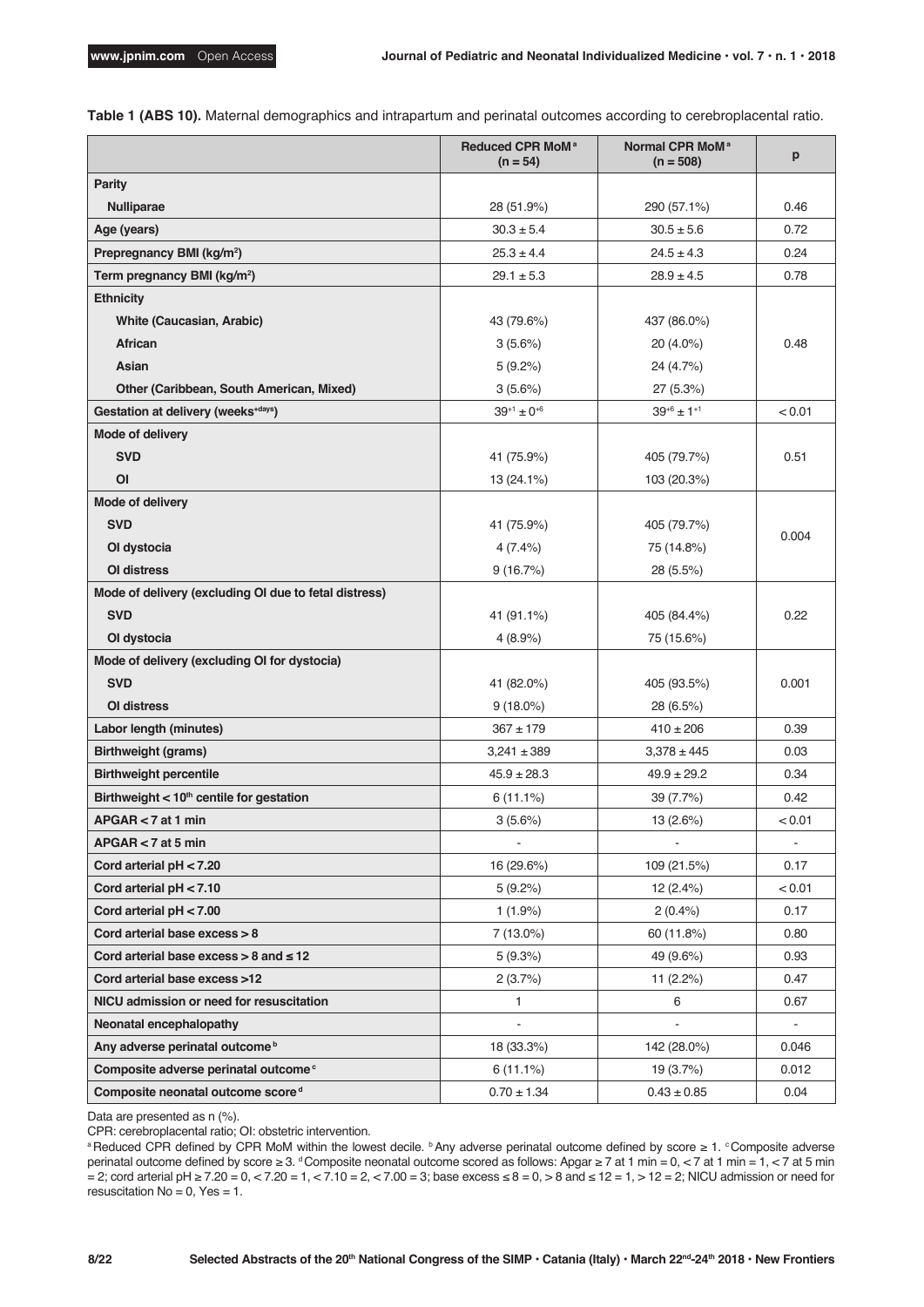impairment. The objective of this study was to evaluate the relationship between cerebroplacental ratio (CPR) measured in early labor and perinatal and delivery outcomes in a cohort of uncomplicated singleton term pregnancies.

## **METHODS**

This was a multicenter, prospective, observational study involving three Tertiary Centers. Low risk term pregnancies, as defined by the absence of any maternal morbidity and pregnancy complication and normal ultrasound and clinical screening of the fetal growth in the third trimester, with spontaneous onset of labor were included. Cases were submitted to Doppler measurement of the umbilical artery (UA) and middle cerebral artery (MCA) on admission for early labor. All measurements were performed in between uterine contractions and according to international standards. CPR was computed by dividing MCA and UA pulsatility index and converted into MoMs in order to adjust for gestation. Cases with reduced CPR MoM, as defined by CPR MoM within the lowest decile of the study population, were compared to those with normal CPR MoM. Data regarding mode of delivery and perinatal outcomes were collected and correlated to the Doppler evaluation. Doctors and midwives involved in the clinical management of the patients were blinded to the results of the Doppler evaluation. **RESULTS** 

Overall, 562 patients were included. The rate of obstetric intervention for suspected fetal distress in labor was over three times higher among cases with reduced CPR MoM (9/54, 16.7%, vs 28/508, 5.5%, p 0.004). Furthermore, a significantly higher rate of composite adverse perinatal outcome was found in fetuses showing CPR MoM  $< 10<sup>th</sup>$  percentile (6/54, 11.1%, vs 19/508, 3.7%, p 0.012). Results are shown in **Tab. 1**.

#### **CONCLUSIONS**

Data on a wide cohort of low risk term pregnancies in early labor have shown that a reduced CPR is associated with a higher risk of obstetric intervention due to fetal distress and adverse perinatal outcomes.

#### **ABS 11**

# **UMBILICAL CORD MANAGEMENT IN INFANTS BORN THROUGH ELECTIVE CESAREAN SEC-TION: COMPARISON OF THREE DIFFERENT METHODS**

B. Galeazzo, S. Madella, B. Zanin, S. Visentin, D. Trevisanuto

*Department of Woman's and Child's Health, Azienda Ospedaliera di Padova, University of Padua, Padua. Italy*

## INTRODUCTION

Placental transfusion supports an important blood transfer to the neonate, promoting a more stable and smooth transition from fetal to extra-uterine life. Cesarean section, especially elective cesarean section, reduces the placental transfusion, mainly because of uterine atony. Therefore, during a cesarean section, umbilical cord management may play a relevant role on blood passage to the neonate and, as consequence, it may affect neonatal hematological values and cardiovascular parameters. The aim of this study is to evaluate the effect of three different methods of umbilical cord management (Early Cord Clamping – ECC vs. Delayed Cord Clamping – DCC vs. Intact-Umbilical Cord Milking – I-UCM) on the hematocrit on the second day of life; in addition, we assessed the effect on perinatal and postnatal cardiovascular parameters.

# METHODS

The study took place at the Obstetric Operation Rooms and at the Nursery of Padua Hospital (Azienda Ospedaliera-Università di Padova), from 01/06/2017 to 15/09/2017. Inclusion criteria were: elective cesarean section, gestational age > 37 weeks, singleton pregnancies and parental informed consent. Primary outcome was the hematocrit at day two of life. Secondary outcomes were pre-ductal oxygen saturation  $(SaO<sub>2</sub>)$  and heart rate (HR) during the first ten minutes after delivery, mean arterial pressure at the birth's day (MAP0) and total transcutaneous bilirubin (BT) at three postnatal days.

# RESULTS

Totally, 78 neonates were enrolled: 28 in ECC, 25 in DCC and 25 in I-UCM group, respectively. 35 newborns were male. Birth weight was  $3,326 \pm 492.4$ g. Gestational age was  $39 \pm 1.06$  weeks. Hematocrit at day 2 of life was significantly different between the three groups ( $p = 0.004$ ): Htc was lower in ECC group than in the DCC group  $(50 \pm 4\% \text{ vs. } 55 \pm 6\%;$  $p = 0.01$ ) and UCM group (50  $\pm$  4% vs 55  $\pm$  5%; p  $= 0.003$ ; no differences were found between DCC and UCM groups ( $p = 0.97$ ). During the first ten minutes of life, HR was significantly lower in ECC group than in DCC ( $p = 0.03$ ) and UCM ( $p = 0.04$ ) groups;  $SaO_2$ , MAP0 and BT were similar among the three groups.

#### **CONCLUSIONS**

During an elective cesarean section, DCC and UCM contribute to increase hematocrit value at day 2 of life compared to ECC and increase postnatal HR.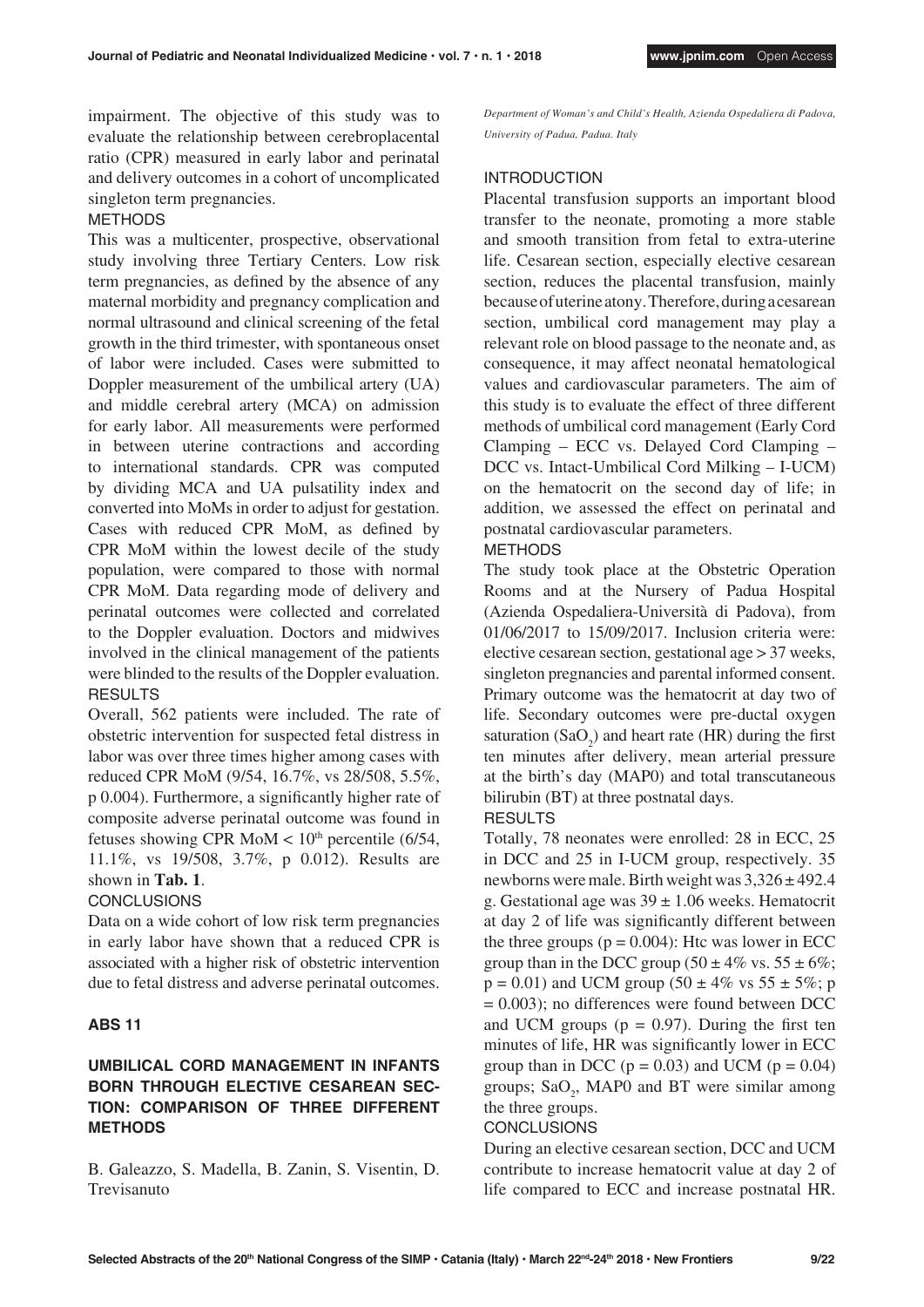Despite uterine atony, DCC seems to support an effective placental transfusion; however, UCM could be convenient, mainly because of shorter operative times. More studies are indicated to evaluate long-term effects of DCC and UCM in neonates born through elective cesarean section. Moreover, studies comparing the effectiveness and the safety between the two UCM techniques (I-UCM and C-UCM) are needed.

## **ABS 12**

# **MATERNAL AND EMBRYO'S MTHFR GENO-TYPES INFLUENCE THE RISK OF SPON-TANEOUS ABORTION**

R. Capucci<sup>1</sup>, O. Brasile<sup>1</sup>, A. Graziano<sup>1</sup>, A. Poggi<sup>1</sup>, R. Bassi Andreasi<sup>2</sup>, V. Aleotti<sup>2</sup>, A. Ravaei<sup>2</sup>, M. Faisal Khan<sup>2</sup>, V. Aiello<sup>2</sup>, G. Astolfi<sup>2</sup>, M. Rubini<sup>2</sup>

*1 Unit of Obstetrics and Gynecology, Department of Reproduction and Development, Sant'Anna University, Ferrara, Italy*

<sup>2</sup>Medical Genetics Unit, Department of Biomedical and Specialty Surgical *Sciences, University of Ferrara, Ferrara, Italy*

## INTRODUCTION

Some studies suggest that polymorphisms in the methylenetetrahydrofolate reductase (MTHFR) gene in women associate with subfertility and increased risk of recurrent spontaneous abortion (RSA), and MTHFR genotypes seem to influence the implantation capacity. However, so far no studies have addressed the potential role of embryo genotype, nor investigated the interplay between maternal and embryo's MTHFR genotype in RSA cases.

#### METHODS

We therefore investigated the role of both embryo and maternal MTHFR c.677C>T(rs1801133) and c.1298A>C(rs1801131) genotypes in a group of Italian RSA cases. We enrolled 78 RSA cases and a control group of 88 cases with voluntary pregnancy termination (VPT). Genomic DNA was obtained from both maternal peripheral blood samples and from abortion tissue specimens, and MTHFR genotyping was carried out by 5' nuclease real-time PCR assay using allele-specific TaqMan probes. **RESULTS** 

Our results indicated that rs1801133 T-allele in mothers is associated with significant increased risk of RSA (OR =  $1.84$  p = 0.008) following a codominant model, with an almost 3-fold increased risk in T/T homozygote women (OR = 2.84,  $p =$ 

0.020), and a slight increase in heterozygotes (OR  $= 1.64$ ,  $p = 0.156$ ). Moreover, we observed that the risk of RSA in T/T women was particularly high when embryo had a male karyotype ( $OR = 5.78$ ,  $p =$ 0.012), compared to female (OR =  $1.58$ , p = 0.600), although the effect of sex was not significant ( $p =$ 0.239), probably due to the small size of groups. As regards to embryo's T-allele, we observed a trend towards association between rs1801133 T-allele and RSA (OR =  $1.57$  p = 0.076), with different trends according to embryo's sex. Mother-embryo rs1801133 genotype interaction analysis turned out into the evidence that dyads including at least one T/T homozygote were at increased risk of RSA (OR  $= 2.39$ ,  $p = 0.035$ ).

## **CONCLUSIONS**

This preliminary study indicate that risk of RSA is influenced by both maternal and embryo's MTHFR c.677C>T genotypes, suggesting a possible interaction between embryo's sex and MTHFR genotypes.

## **ABS 13**

# **PREGESTATIONAL DIABETES IMPAIRS FETAL HEART RATE IN THE FIRST TRIMESTER OF PREGNANCY**

A. Sirico, L. Sarno, M. Di Cresce, P. Martinelli, F. Zullo, G.M. Maruotti

*Department of Neurosciences, Reproductive Medicine and Dentistry, University of Naples Federico II, Naples, Italy*

#### INTRODUCTION

The aim of our study is to evaluate whether pregestational diabetes impairs the fetal heart rate (FHR) at 11-14 weeks of pregnancy.

#### **METHODS**

For each patient, we recorded age, body mass index (BMI), presence of pregestational diabetes, nuchal translucency (NT), FHR, crown-rump length (CRL), biparietal diameter (BPD) and gestational age. Pregnancies were grouped according to the presence or absence of pregestational diabetes and maternal and fetal variables were compared. Ordinal regression analysis was performed to assess the influence of maternal and fetal variables on the FHR.

#### **RESULTS**

We included 994 pregnancies from 2009 to 2016. Kruskal-Wallis test showed that median FHR was higher in women with pregestational diabetes than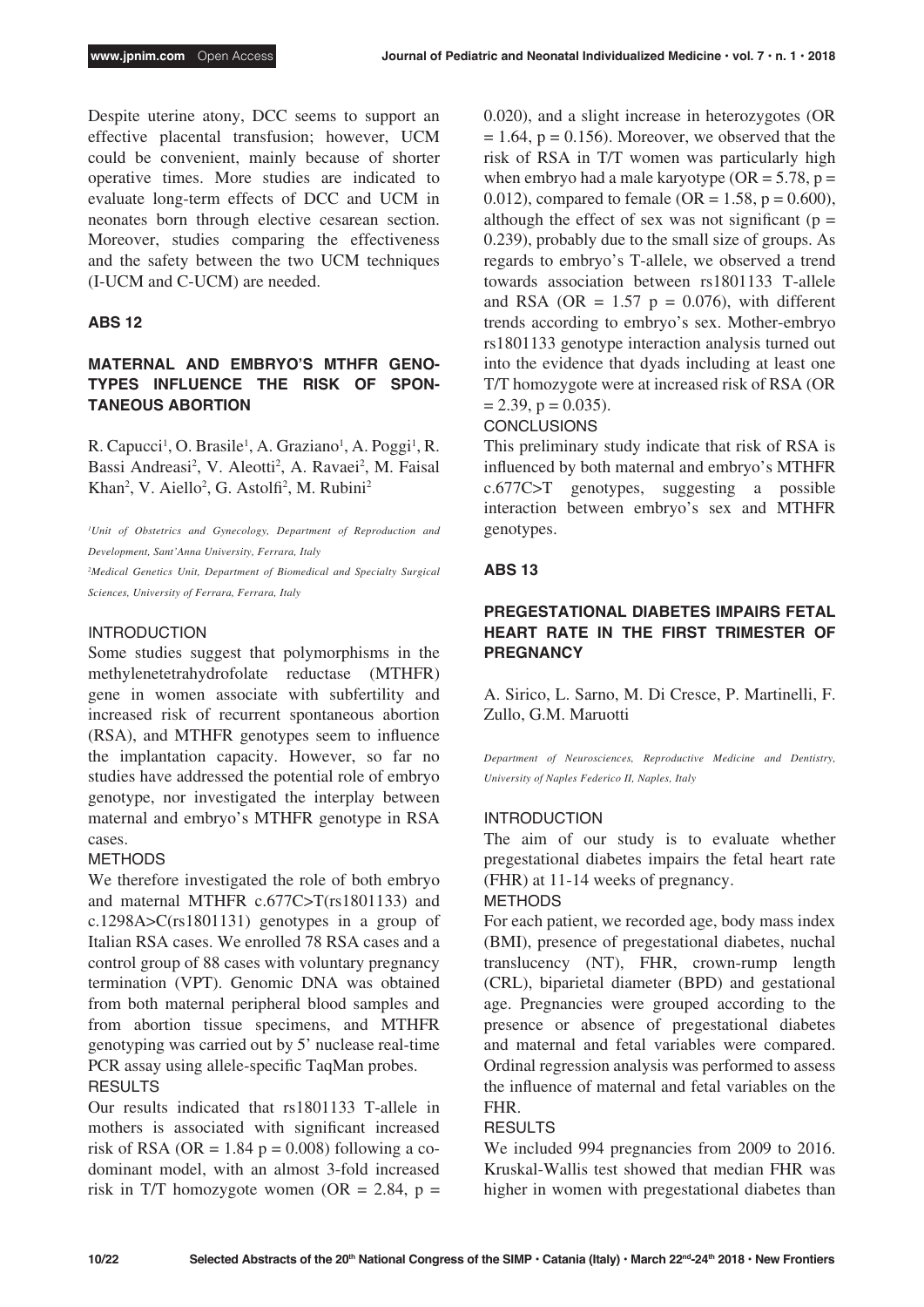|                        | <b>Estimate</b> | <b>SE</b> | <b>Wald test</b> | p     | 95% confidence interval |          |
|------------------------|-----------------|-----------|------------------|-------|-------------------------|----------|
| <b>BMI</b>             | $-0.002$        | 0.016     | 0.022            | 0.882 | $-0.034$                | 0.030    |
| Maternal age           | 0.009           | 0.015     | 0.387            | 0.534 | $-0.020$                | 0.038    |
| <b>Gestational age</b> | $-0.271$        | 0.241     | .265             | 0.261 | $-0.742$                | 0.201    |
| <b>CRL</b>             | $-0.037$        | 0.018     | 4.135            | 0.042 | $-0.072$                | $-0.001$ |
| <b>BPD</b>             | $-0.051$        | 0.038     | 1.818            | 0.178 | $-0.125$                | 0.023    |
| <b>NT</b>              | $-0.079$        | 0.275     | 0.082            | 0.775 | $-0.618$                | 0.461    |
| $[Diabetes = n0]$      | $-1.020$        | 0.375     | 7.384            | 0.007 | $-1.755$                | $-0.284$ |
| [Diabetes = $yes$ ]    | 0               |           |                  |       |                         |          |

**Table 1 (ABS 13).** Ordinal logistic regression analysis of factors associated with fetal heart rate (FHR) in first trimester pregnancies.

SE: standard error; BMI: body mass index; CRL: crown-rump length; BPD: biparietal diameter; NT: nuchal translucency.

in controls (161; IQR 11 vs. 158; IQR 10,  $\chi^2 = 5.13$ ,  $p = 0.02$ ). Ordinal regression analysis showed that differences in FHR were significantly correlated with the presence of pregestational diabetes ( $p =$ 0.007) and the CRL ( $p = 0.042$ ) but not with the maternal BMI, maternal age, gestational age, BPD and NT (**Tab. 1**).

#### **CONCLUSIONS**

First trimester FHR is higher in diabetic pregnancies than in non-diabetic pregnancies. Therefore, these pregnancies may benefit from a correction of FHR for a better estimation of the risk of chromosomal abnormalities.

# **ABS 14**

# **THE USE OF COMPUTERIZED CARDIO-TOCOGRAPHY IN THE MANAGEMENT OF LATE INTRAUTERINE GROWTH RESTRICTED AND SMALL FOR GESTATIONAL AGE FETUSES**

E. Riviello<sup>1</sup>, S. Visentin<sup>1</sup>, A. Londero<sup>2</sup>, M. Andolfatto<sup>1</sup>, M. Giannone<sup>1</sup>, M. Camerin<sup>1</sup>, E. Cosmi<sup>1</sup>

<sup>1</sup>Department of Women's and Children's Health, University of Padua, Padua, *Italy*

*2 Unit of Obstetrics and Gynecology, S. Polo Hospital, Monfalcone (GO), Italy*

# INTRODUCTION

Intrauterine growth restriction (IUGR) and small for gestational age (SGA) are terms often used as synonyms. Whether the recent guidelines give quite precise indications about the management and timing of delivery of early IUGR fetuses, it is not so clear about late IUGR and SGA fetuses.

Nowadays, the monitoring of fetal well-being depends on the use of Doppler analysis, biophysical profile score and cardiotocography, in particular of the short term variability (STV). The association of fetal Doppler with STV in the monitoring of late IUGR and SGA is still debated. The main aim of this study was to verify if STV may be considered as a predictive parameter for neonatal outcomes in both late IUGR and SGA fetuses. Secondary outcomes were: to study any STV modifications throughout gestational ages in both groups; and to verify the role of STV in late IUGR and SGA in determining the timing of delivery.

## METHODS

This retrospective study considered singleton pregnancies affected by IUGR or SGA fetuses and AGA controls, enrolled from 2007 until 2017 at the Maternal and Fetal Medicine Unit of Padua. IUGR fetuses were defined by an estimated fetal weight (EFW) and/or an abdominal circumference (CA) below the  $3<sup>rd</sup>$  percentile or below the  $10<sup>th</sup>$  percentile for gestational age with fetal and maternal Doppler abnormalities (pulsatility index [PI] of umbilical artery  $[UA] > 2$  SD and uterine arteries  $PI > 95<sup>th</sup>$ percentile for gestational age). SGA fetuses were defined by an EFW and/or an AC between the 3rd and  $10<sup>th</sup>$  percentile for gestational age without fetal and maternal Doppler abnormalities. Multiple pregnancies were excluded, as all fetuses affected by birth defects, chromosome abnormalities and infection. STV was tested starting from 36 weeks of gestation in late IUGR and SGA and in controls in case of urgent outpatient visits for threatened labor. RESULTS

The population included 335 patients: 224 IUGR, 108 SGA and 111 AGA. IUGR mean gestational age at delivery was lower (38.26  $\pm$  1.54) than SGA  $(38.66 \pm 2.06, p = NS)$  and AGA  $(38.91 \pm 1.20, p <$ 0.05). No significant differences were found in STV values between the three groups. Caesarean section (CS) before labour was the prevalent mode of delivery in late IUGR more than in SGA; however, the SGA group registered a higher CS rate during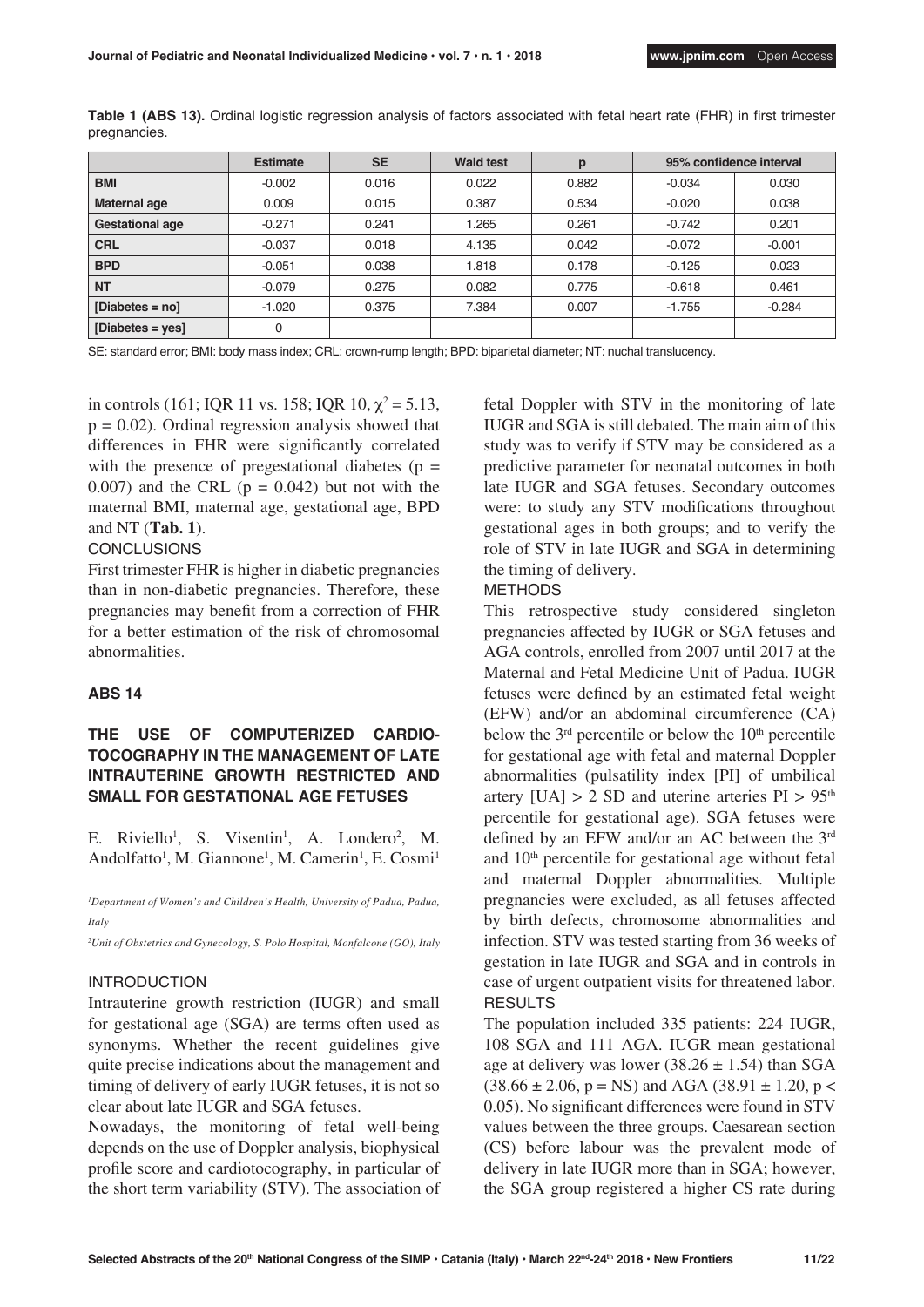labour because of cardiotocographic anomalies. No significant correlation was found between STV, Apgar score and cordonal acid-base score (including pH,  $pCO_2$ ,  $pO_2$ , HCO<sub>3</sub> and Base Excess) in all of the 3 groups. Only in one case of late IUGR a pathologic STV was found to influence the timing of delivery.

# **CONCLUSIONS**

STV alone seems inadequate in distinguishing between SGA and IUGR or controls; this may be related to the fact that late IUGR have biophysical wellbeing features similar to SGA or AGA. Moreover, actual management seems to be correct, since the neonatal outcome of IUGR and SGA is in line with the physiologic pregnancies outcomes.

# **ABS 15**

# **POSTPARTUM UNCONSCIOUS DYNAMICS EMERGING FROM THE LÜSCHER COLOR TEST IN MIGRANT WOMEN**

L. Giliberti, G. Soldera, F. Volpe, C. Gentile, L. Severino, G. Straface, V. Zanardo

*Division of Perinatal Medicine, Policlinico Abano Terme, Abano Terme, Italy*

#### INTRODUCTION

Pregnancy, delivery, and the puerperal stage undoubtedly represent sensitive, emotional periods in a woman's life span. They also coincide with important transformations in the psychological spheres as well as in new mothers' social-family role. In the absence of a readily understandable universal language and validated tests for disadvantaged migrant women, we explored the feasibility of the Lüscher color test. The test is a psychological instrument based on the theory that colors are selected in an unconscious manner and that the sensory perception of color is objective and universal.

# METHODS

This study was performed at Department of Perinatal Medicine of Policlinico Abano Terme, between June 2015 and December 2017. All of the 126 women in this study were migrant and in Italy for less than five years. The inclusion criteria were: occurrence of single vaginally delivery, absence of severe physical or psychiatric problems, healthy at term neonates. A trained interviewer performed the Lüscher Color Test in the morning before discharge, when the newborns were 36 h old. The Lüscher Color Test is a "deep psychological test", which is based on colors selected in an unconscious manner. We used the short test.

# RESULTS

According to the Lüscher Color Test general interpretation, the "function" resulting from four color couples in order of preference or rejection describes the following unconscious dynamics.

"Desired Objectives" – Position I: nearly 50% of mothers choose violet (meaning transformation and sensitivity) as their favorite color, indicating that the women idealize their "new mother status" and want to enjoy this magic and extraordinary time. Position II: most women (29.37%) choose red (activity and excitement) in second position, indicating challenge, desire for success.

"Rejected Characteristics" – Position VII: most of the mothers reject black (39.68%, coercion and stasis): indicating that the subject is forced to make some temporary concessions and resign her certainty. Position VIII: the majority of mothers reject brown (30.95%, well-being and relaxation), indicating that they want to live intensely every experience, feel they could respond to any request, be respected and appreciated, even in stress situations.

# **CONCLUSION**

The psychological distress analyzed in this study reflects what would be present in first days post discharge, when mother-infant contact is almost exclusive. The Lüscher Color Test appeared to be a test with good characteristics: it is very easy, because it simply asks to choose or refuse colors based on preference. The administration takes about 2 min; for that reason it results a test comfortable and not stressful or boring. It is universally valid (for every race, language, social class, level of culture) and it brings out emotions through simple questions. The test delineates a person as she really is, and not as she perceives herself or would like to be, which often many questionnaires ask.

# **ABS 16**

# **RANDOMISED ITALIAN SONOGRAPHY FOR OCCIPUT POSITION TRIAL ANTE VACUUM (R.I.S.POS.T.A.)**

T. Ghi<sup>1</sup>, A. Dall'Asta<sup>1</sup>, B. Masturzo<sup>2</sup>, B. Tassis<sup>3</sup>, M. Martinelli<sup>4</sup>, N. Volpe<sup>1</sup>, F. Prefumo<sup>5</sup>, G. Rizzo<sup>6</sup>, G. Pilu<sup>7</sup>, L. Cariello<sup>7</sup>, L. Sabbioni<sup>1</sup>, A. Morselli-Labate<sup>7</sup>, T. Todros<sup>2</sup>, T. Frusca<sup>1</sup>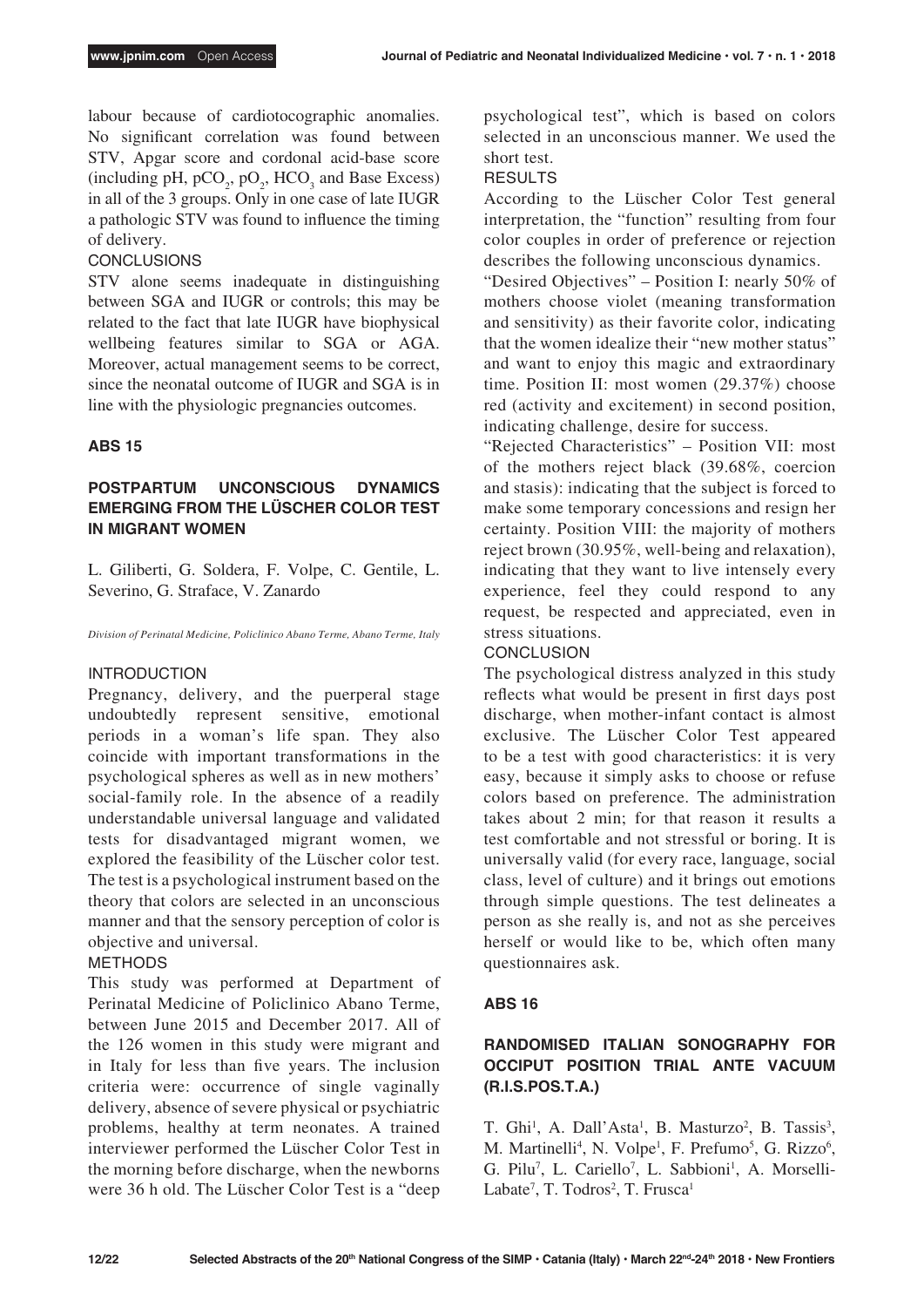*1 Department of Obstetrics and Gynecology, University of Parma, Parma, Italy* <sup>2</sup>Department of Obstetrics and Gynecology, St. Anna Hospital, University of *Turin, Turin, Italy*

*3 Department of Obstetrics and Gynecology, Mangiagalli University Hospital, Milan, Italy*

*4 Department of Obstetrics and Gynecology, Fatebenefratelli San Peter Hospital, Rome, Italy*

*5 Department of Obstetrics and Gynecology, University of Brescia, Brescia, Italy*

*6 Department of Obstetrics and Gynecology, University of Rome Tor Vergata, Rome, Italy*

*7 Department of Obstetrics and Gynecology, University of Bologna, Bologna, Italy*

#### INTRODUCTION

Fetal head malpositions, mainly represented by occiput transverse (OT) and occiput posterior (OP) positions, are among the main determinant of failed fetal extraction using vacuum. The objective of this study was to assess whether the ultrasound diagnosis of fetal head position reduces the risk of failed vacuum delivery and improves labor outcomes. METHODS

Randomised Italian Sonography for Occiput POSition Trial Ante Vacuum (R.I.S.POS.T.A.) was a randomised controlled trial conducted from April 2014 to June 2017 and involving 13 Italian Maternity Units. Singleton term pregnancies with cephalic presentation where a decision for instrumental delivery by vacuum extractor was made were included. Patients were randomized to either vaginal examination (VE) only (Group A) or VE plus ultrasound (US) evaluation (Group B)

to determine fetal head position before attempted instrumental delivery. The primary outcome of the study was the emergency Caesarean section rate due to failed vacuum delivery. A sample size of 653 per group ( $n = 1,306$ ) was planned to compare the primary outcome between the two groups. The sample size estimation was based on the hypothesis that the risk of failed vacuum delivery in the VE group would be 5% and that US assessment of fetal position prior to vacuum would decrease this risk to 2%.

#### RESULTS

Overall, 222 women were randomized and 221 were included in data analysis, of whom 132 (59.7%) were randomized to VE and 89 (40.3%) to VE plus US evaluation prior to vacuum delivery (**Tab. 1**). No significant differences in the occurrence of emergency Caesarean section due to failed instrumental delivery and in other maternal and fetal outcomes were noted between the two groups. At interim analysis ( $n = 221$ ), the trial was stopped for futility. Women randomized to VE plus US showed higher rates of episiotomy and non-occiput anterior (OA) position at randomization and at delivery, and a lower incidence in incorrect diagnosis of non-OA position.

#### **CONCLUSIONS**

Our prematurely stopped randomised trial did not demonstrate any reduction in failed instrumental delivery and maternal and fetal morbidity in women submitted to sonographic assessment of fetal position prior to vacuum delivery.

|                                                         | All<br>$(n = 221)$ | <b>VE only</b><br>$(n = 132)$ | $VE + US$<br>$(n = 89)$ | p <sup>a</sup> |
|---------------------------------------------------------|--------------------|-------------------------------|-------------------------|----------------|
| Number of cup detachments                               | $0(0-3)$           | $0(0-3)$                      | $(0-2)$                 | 0.16           |
| Time between cup application and delivery (minutes)     | $0(0-17)$          | $3(1-17)$                     | $3(0-10)$               | 0.75           |
| Mode of delivery                                        |                    |                               |                         |                |
| Vacuum                                                  | 219 (99.0%)        | 130 (99.2%)                   | 89 (100%)               | 0.24           |
| <b>Caesarean section</b>                                | $2(1.0\%)$         | $2(0.8\%)$                    | $0(0\%)$                |                |
| Episiotomy                                              | 171 (77.4%)        | 94 (71.2%)                    | 77 (86.5%)              | 0.009          |
| III-IV degree perineal tear                             | 12(5.4%)           | 7(5.3%)                       | 5(5.6%)                 | 1.00           |
| Postpartum haemorrhage                                  | 31 (14.0%)         | 18 (13.5%)                    | 13 (14.6%)              | 0.85           |
| <b>Arterial pH</b>                                      | 7.24 (6.70-7.40)   | 7.23 (6.70-7.40)              | 7.25 (7.05-7.40)        | 0.74           |
| Arterial $pH < 7.00$                                    | 3(1.4%)            | 2(1.5%)                       | $1(1.1\%)$              | 0.81           |
| Arterial base excess > -12                              | 23 (10.4%)         | 15 (11.4%)                    | $8(9.0\%)$              | 0.57           |
| Cephalohematoma                                         | 7(3.2%)            | 5(3.8%)                       | 2(2.2%)                 | 0.70           |
| Shoulder dystocia                                       | 6(2.7%)            | 2(1.5%)                       | 4(4.5%)                 | 0.22           |
| Distance between the flexion point and the chignon (cm) | $1.61 \pm 1.35$    | $1.64 \pm 1.55$               | $1.57 \pm 0.99$         | 0.72           |

**Table 1 (ABS 16).** Labor and perinatal outcomes according to randomization group.

VE: vaginal examination; US: ultrasound.

<sup>a</sup> VE only vs VE + US.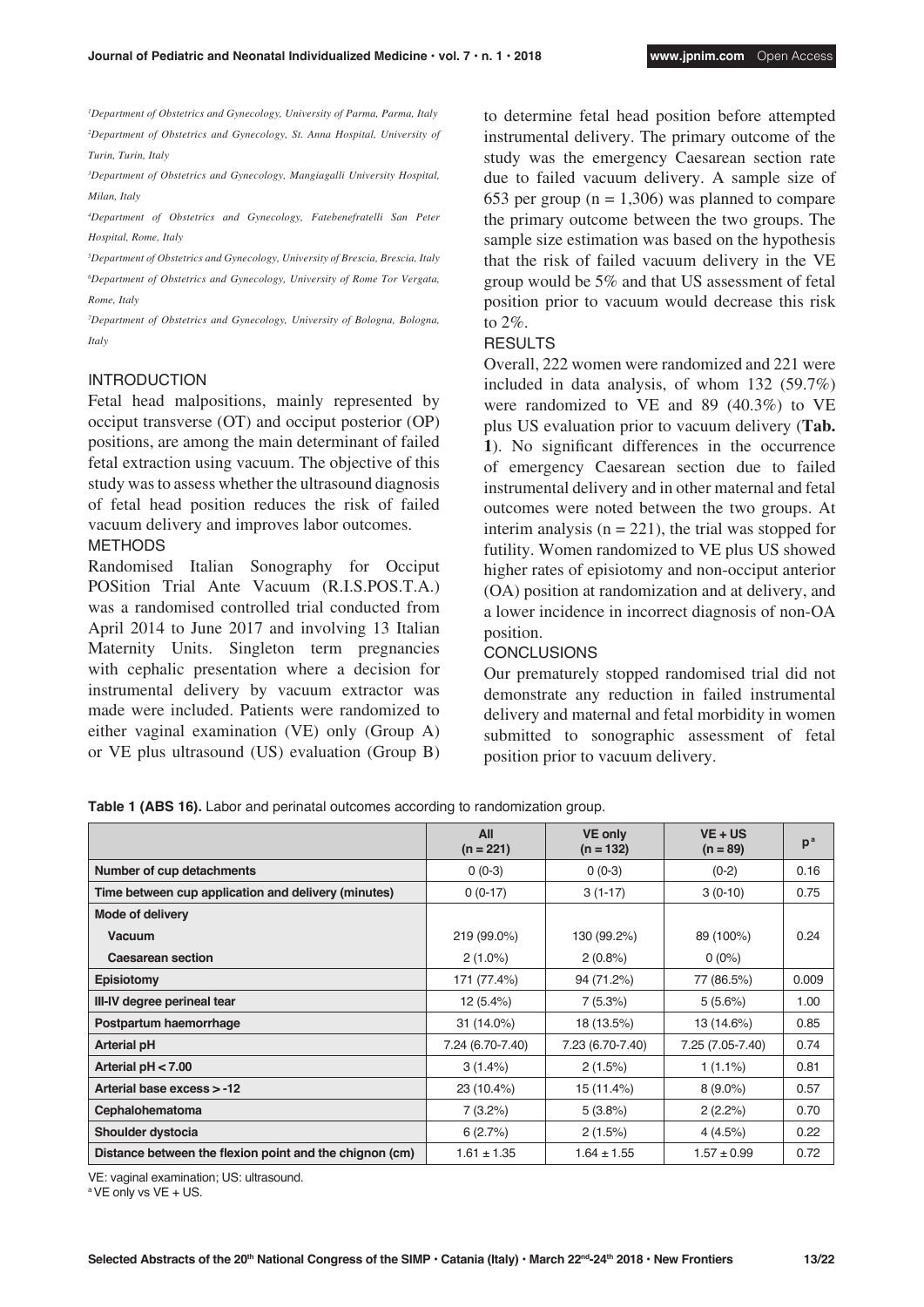# **ABS 17**

# **RISK FACTORS VERSUS CLINICAL OUTCOMES IN GDM PREGNANCIES**

F. Basile, A. Alibrandi, L. Rizzo, G. Graffeo, L. Giunta, F. Corrado, A. Di Benedetto, R. D'Anna

*Department of Human Pathology, University of Messina, and Department of Clinical and Experimental Medicine, University of Messina, Messina, Italy*

#### INTRODUCTION

Gestational diabetes mellitus (GDM) is a carbohydrate intolerance that begins or it is recognized during pregnancy for the first time, and it is characterized by a pathological increase of insulin resistance. Adverse maternal complications of GDM include hypertension, preeclampsia, pre-term birth, urinary tract infection, increased operative intervention and future type 2 DM. Furthermore, GDM is associated with large for gestational age (LGA) fetus, birth injuries for shoulder dystocia, congenital anomalies, respiratory distress syndrome and subsequent childhood obesity. In this study, among women affected by GDM, we evaluated which of the most frequent risk factors may influence significantly GDM related complications. METHODS

We considered 550 women with GDM, with at least one risk factor, diagnosed after a 75 g oral glucose tolerance test (OGTT) (**Tab. 1**). The adverse pregnancy outcomes considered were: LGA fetus, gestational hypertension, preterm delivery, caesarean section (CS) in emergency.

#### RESULTS

The most frequent risk factors (**Tab. 2**) were maternal age ≥ 35 years (50.9%); BMI ≥ 25 (53.6%), including obese women and family history for type 2 diabetes (47.8%). Furthermore, some of these were coupled like family history + overweight (12.4%), family history + obesity  $(11.5%)$  and family history + maternal age  $\ge$  35 years (6.0%). About the outcome (**Tab. 3**), the percentage of pre-term birth, gestational hypertension and LGA fetuses is more than double with respect to the total population of pregnant women. When we considered all risk factors and all the outcomes, we obtained a significant correlation  $(p = 0.025)$  between these 2 groups, with an OR of 1.32 (1.03-1.69). But, if all risk factors considered were related to each outcome measure, only with gestational hypertension a significant correlation (p  $= 0.016$ ) was highlighted, with an OR of 1.53 (1.08-2.18). A multivariate logistic regression model was

performed in order to individuate which risk factor might be individually predictive for all the outcomes (**Tab. 4**). The most significant were obesity ( $p =$ 0.007), with an OR of 2.44 (1.27-4.67) and ethnicity  $(p = 0.01)$ , with an OR of 2.19 (1.18-4.06). Only obesity was the risk factor that independently and significantly influenced gestational hypertension either alone ( $p < 0.001$ ), with an OR of 8.78 (2.93-26.34). No risk factor showed to be predictive for LGA fetuses and pre-term birth.

#### **CONCLUSIONS**

This is one of the few studies that aims to correlate the most frequent risk factors for GDM with some GDM related events, suggesting that obesity is the most predictive one; ethnicity and family history were confirmed as risk factors that may influence all the adverse outcomes, whereas overweight and maternal age failed to correlate with the adverse outcomes considered. Probably, maternal age  $\geq 40$ years and not  $\geq$  35 years should be included as risk factor.

**Table 1 (ABS 17).** General and clinical characteristics of women with gestational diabetes mellitus (GDM) (n = 550).

| Maternal age (years)                   | $33.6 \pm 5.3$   |
|----------------------------------------|------------------|
| Pre-pregnancy BMI (kg/m <sup>2</sup> ) | $26.5 \pm 5.9$   |
| <b>Nulliparous women</b>               | 289 (52.5%)      |
| Gestational age at delivery (days)     | $269.5 \pm 10.7$ |
| Weight gain during pregnancy (kg)      | $11.0 \pm 6.2$   |
| Insulin therapy                        | 153 (27.8%)      |

**Table 2 (ABS 17).** Risk factors from Italian guidelines considered in the study (550 diabetic women a).

| <b>Risk factors</b>                                         | $n$ (%)     |
|-------------------------------------------------------------|-------------|
| Maternal age $\geq$ 35 years                                | 280 (50.9%) |
| Maternal age $\geq 40$ years                                | 67 (12.2%)  |
| Family history for type 2 diabetes                          | 263 (47.8%) |
| Pre-gestational BMI (kg/m <sup>2</sup> ) $\geq$ 25 and < 30 | 164 (29.8%) |
| Pre-gestational BMI (kg/m <sup>2</sup> ) $\geq$ 30          | 131 (23.8%) |
| Ethnic group at risk for GDM                                | 51(9.3%)    |

GDM: gestational diabetes mellitus.

<sup>a</sup>There are reported only the significant ones.

**Table 3 (ABS 17).** Adverse pregnancy outcomes (n = 550).

| <b>Outcomes</b>               | $n$ (%)    |
|-------------------------------|------------|
| Cesarean section in emergency | 80 (14.5%) |
| <b>Hypertensive disorders</b> | 56 (10.2%) |
| Pre-term birth                | 57 (10.4%) |
| <b>LGA fetus</b>              | 45 (8.2%)  |

LGA: large for gestational age.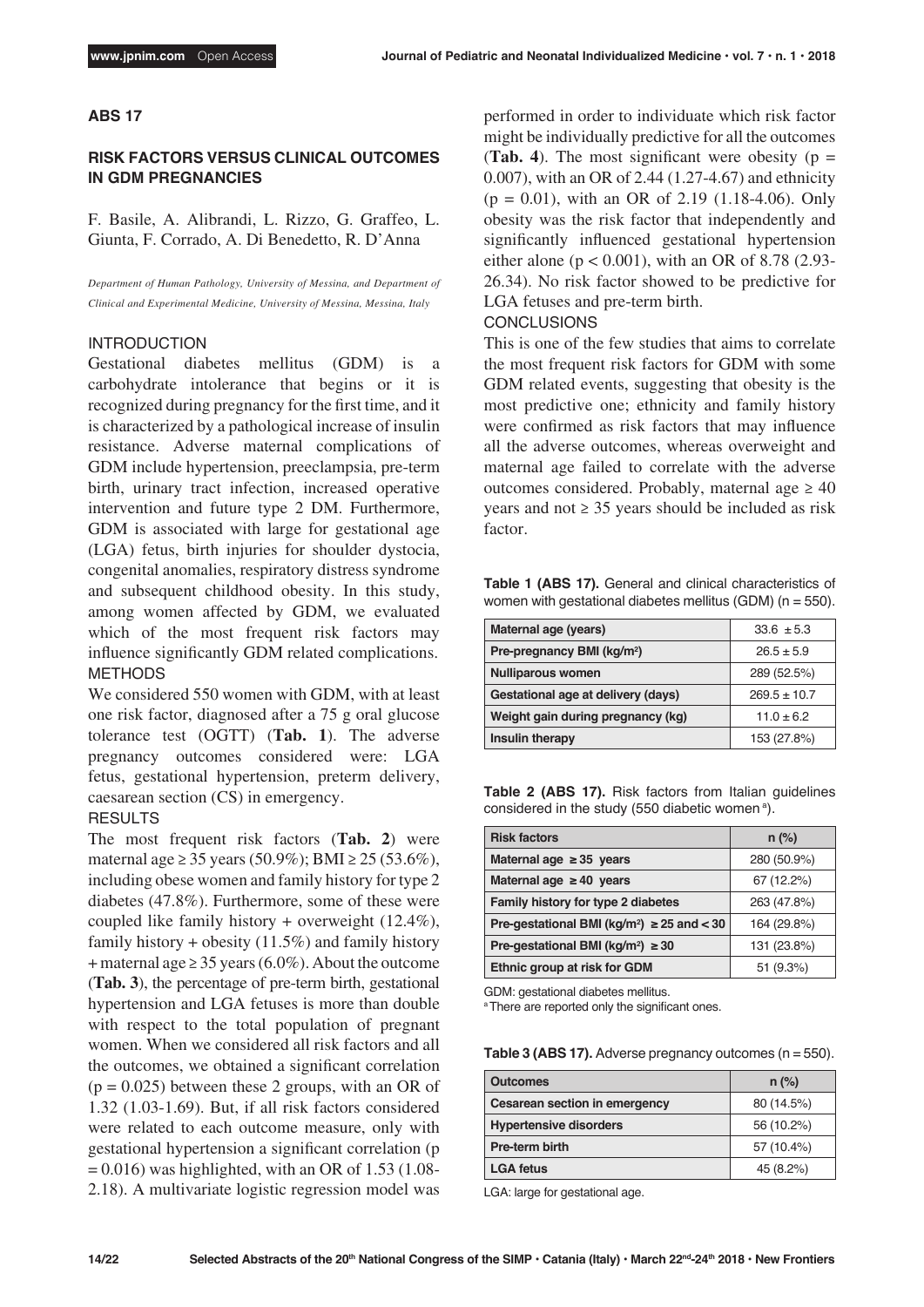**Table 4 (ABS 17).** Multivariate logistic regression analysis for adverse outcomes (n = 550  $^{\circ}$ ).

|                                 | P       | <b>OR</b> | C1           |
|---------------------------------|---------|-----------|--------------|
| All adverse outcomes            |         |           |              |
| Maternal age $\geq 40$ years    | 0.04    | 222       | $1.00 - 4.9$ |
| <b>Obesity</b>                  | 0.007   | 2.44      | 1 27-4 67    |
| Ethnic groups at risk           | 0.01    | 2.19      | 1.18-4.06    |
| <b>Gestational hypertension</b> |         |           |              |
| <b>Obesity</b>                  | < 0.001 | 8.78      | 2.93-26.34   |
| <b>Family history</b>           | 0.03    | 3.39      | 1 12-10 31   |
| Family history + obesity        | 0.04    | 4.01      | 1.02-15.72   |
| CS in emergency                 |         |           |              |
| <b>Obesity</b>                  | 0.03    | 2.37      | 1.07-5.27    |

a There are reported only the significant ones.

#### **ABS 18**

# **MODERATELY PROTEIN-RESTRICTED, PLANT-BASED SUPPLEMENTED DIETS IN PREGNANT CHRONIC KIDNEY DISEASE (CKD) PATIENTS: EFFECT ON UTERO-PLACENTAL DOPPLER FLOWS AND FETAL GROWTH**

B. Montersino<sup>1</sup>, F. Minelli<sup>1</sup>, F. Fassio<sup>1</sup>, F. Leone<sup>1</sup>, L. Colla<sup>2</sup>, M.M. Rossetti<sup>2</sup>, G.B. Piccoli<sup>3</sup>, R. Attini<sup>1</sup>, T. Todros<sup>1</sup>

*1 Maternal-foetal Unit, University of Turin, Turin, Italy 2 Nephrology Unit, University of Turin, Turin, Italy 3 Nephrology Unit, Centre Hospitalier Le Mans, Le Mans, France*

# INTRODUCTION

Pregnancy is increasingly common in patients with advanced or intensely proteinuric chronic kidney disease (CKD). Previous experiences with plant

**Table 1 (ABS 18).** Baseline data and pregnancy outcomes.

based diets showed better stabilisation of kidney function and proteinuria and equal or better foetal weight at delivery as compared with CKD patients on unrestricted diet. No data were so far available on foetal growth during pregnancy. Aim of the study was to analyse foetal growth and Doppler indexes (uterine and umbilical arteries) in CKD patients followed-up during pregnancy in the same settings, following the diet or not.

#### METHODS

From the database of the "kidney and pregnancy" Unit, prospectively updated since 2000, we selected all patients with at least one Doppler control in our Center (after 24 weeks; in case of more findings we considered the last one) and with CKD stage 3 and/ or with proteinuria above 1 g at start of pregnancy or nephrotic syndrome at any time. The patients were stratified according to the diet followed: plantbased supplemented moderately protein-restricted diets (the cases); CKD unrestricted diets (due to later referral, personal choice, milder disease) (the controls). Analysis with SPSS®.

#### **RESULTS**

Overall, 41 patients followed the diet in pregnancy; 34 were selected for the study (3 twin pregnancies, 2 patients without echographic data, 1 miscarriage and 1 voluntary termination were excluded); the control group consisted of 20 patients (5 miscarriages were excluded). The two groups were similar for age and BMI; proteinuria was non-significantly higher in on-diet patients, CKD stage and creatinine were non-significantly higher in the control group. No difference was found as for neonatal weight, gestational age at referral, caesarean section, birth weight centile. Prevalence of uterine Doppler flow impairment was nonsignificantly higher in control patients (15.8% in

|                                            | Cases ( $n = 34$ ) | Controls ( $n = 20$ ) | p     |
|--------------------------------------------|--------------------|-----------------------|-------|
| Proteinuria, g/day <sup>a</sup>            | $2.75(0.2 - 17.3)$ | $1.6(0.3-7)$          | 0.056 |
| Serum creatinine, mg/dL <sup>a</sup>       | 1.00 (0.56-4.98)   | 1.27 (0.59-4.68)      | 0.235 |
| CKD stage <sup>a</sup>                     | $2(1-4)$           | $3(1-4)$              | 0.158 |
| Cesarean section (%)                       | 51.6%              | 55.0%                 | 1.000 |
| INeS growth centile <sup>a</sup>           | $30.5(3-93)$       | $21.5(1-91)$          | 0.200 |
| Gestational weeks at delivery <sup>a</sup> | $35(28-38)$        | 36 (28-38)            | 0.330 |
| Pathological uterine Doppler flow (%)      | 9.4%               | 15.8%                 | 0.659 |
| Pathological umbilical Doppler flow (%)    | 3.0%               | 30.0%                 | 0.009 |
| $FGR$ $%$                                  | 5.9%               | 25.0%                 | 0.057 |

CKD: chronic kidney disease; FGR: foetal growth restriction.

a Median (min-max).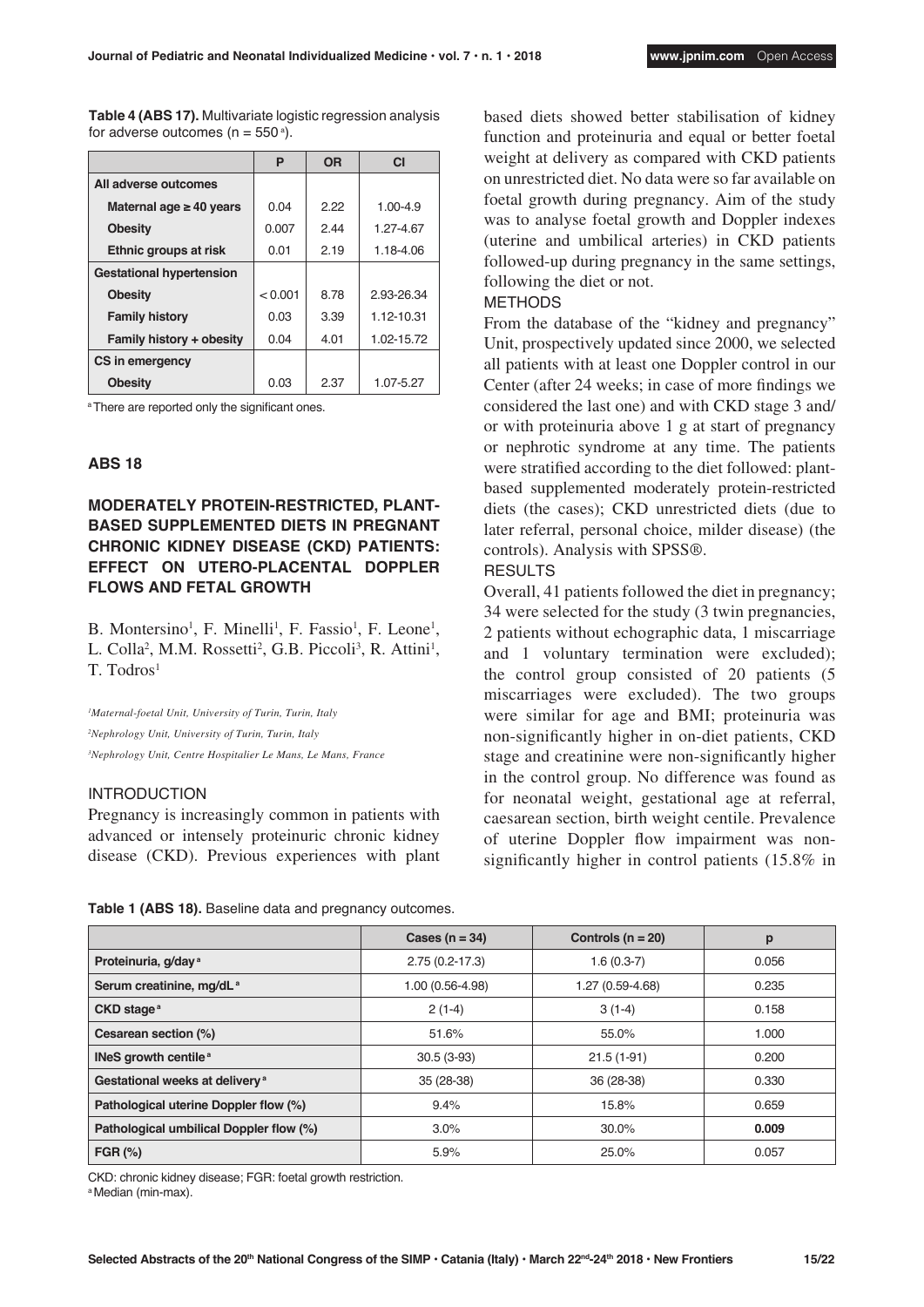controls, 9.4% in cases), while the difference in umbilical Doppler flow, better preserved in ondiet patients (3.0% in cases, 30% in controls), was highly significant ( $p = 0.009$ ). The incidence of foetal growth restriction (FGR) was lower in ondiet patients (5.9%) than in control group (25%), but statistical significance was not reached  $(p =$ 0.057). Results are presented in **Tab. 1**.

# **CONCLUSIONS**

Protein-restricted diet, plant-based, supplemented diet in pregnant women with CKD and/or proteinuria may help preserving foetal growth in pregnancy, by favouring preservation of utero-placental flows. While these results suggest an anti-oxidant, vasoprotective effect at the placental level, further multicentre studies are needed to validate this hypothesis and confirm these results.

## **ABS 19**

# **WNT ANTAGONIST SCLEROSTIN AND DICKKOPF-1 IN GESTATIONAL DIABETES**

A. Catalano, B. Pintaudi, N. Morabito, L. Giunta, S. Loddo, F. Corrado, R. D'Anna, A. Lasco, A. Di Benedetto

*Department of Clinical and Experimental Medicine, University Hospital of Messina, Messina, Italy* 

*SSD Diabetology, Ca' Granda Niguarda Hospital, Milan, Italy Department of Pediatric, Gynecological, Microbiological and Biomedical Sciences, Messina, Italy*

# INTRODUCTION

In animal models, the Wnt/-catenin signalling pathway has been shown to contribute to modulation of insulin secretion, cell function and insulin signalling probably through regulation of adipocyte function. The Wnt/-catenin canonical pathway is modulated by a number of factors, including secreted proteins such as Dickkopf-1 (Dkk-1) and sclerostin. Human studies have reported significantly higher serum sclerostin levels in T2DM patients than in controls. Few data have been reported for the levels and associations of sclerostin in women diagnosed with GDM. Our present study investigated both sclerostin and Dkk-1 serum levels in women with GDM.

#### MATERIALS AND METHODS

This was a case-control study involving pregnant women attending the Diabetes Outpatient Unit of the Department of Internal Medicine at the G. Martino University Hospital in Messina, Italy. Pregnant women with established risk factors for GDM at gestational weeks 24-28 underwent a 75-g OGTT, with cut-off values of 5.1 mmol/L for fasting glucose, and 10.0 mmol/L and 8.5 mmol/L for 1-h and 2-h post-load glucose levels, respectively, and were considered eligible according to International Association of Diabetes and Pregnancy Study Groups (IADPSG) criteria. Over a period of 6 months, 35 consecutive women with GDM were recruited, while a group of pregnant women negative on the screening test were randomly selected, using a computer-generated randomization table, to serve as the control group.

# RESULTS

Overall, 71 women were included in our study. No between-group differences were detected, neither for pregnancy outcomes. No significant differences were found in maternal serum levels of both sclerostin and Dkk-1 in both groups of women; moreover, correlation analyses showed that sclerostin correlated only with pregestational BMI. **CONCLUSIONS** 

In our cohort of pregnant women, sclerostin and Dkk-1 were not associated with any adverse metabolic profile, and possibly do not play a relevant role in the pathophysiology of GDM.

# **ABS 20**

# **RISK FACTORS FOR ABNORMALLY INVASIVE PLACENTA: A SYSTEMATIC REVIEW AND META-ANALYSIS**

D. Buca<sup>1</sup>, M. Leombroni<sup>1</sup>, A. Iacovelli<sup>1</sup>, M. Liberati<sup>1</sup>, M. Milani<sup>1</sup>, M.E. Flacco<sup>2</sup>, L. Manzoli<sup>3</sup>, F. Fanfani<sup>1</sup>, G. Calì<sup>4</sup>, A. Familiari<sup>5</sup>, G. Scambia<sup>5</sup>, F. D'Antonio<sup>6,7</sup>

*1 Department of Obstetrics and Gynecology, University of Chieti, Chieti, Italy 2 Local Health Unit of Pescara, Pescara, Italy*

*3 Department of Medical Sciences, University of Ferrara, Ferrara, Italy*

*4 Department of Obstetrics and Gynecology, Arnas Civico Hospital, Palermo, Italy 5 Department of Obstetrics and Gynecology, Catholic University of The Sacred Heart University Hospital, Rome, Italy*

*6 Women's Health and Perinatology Research Group, Department of Clinical Medicine, Faculty of Health Sciences, UiT – The Arctic University of Norway, Tromsø, Norway*

*7 Department of Obstetrics and Gynecology, University Hospital of Northern Norway, Tromsø, Norway*

#### INTRODUCTION

Abnormally Invasive Placenta (AIP) encompasses a heterogeneous group of anomalies characterized by different degrees of invasion of chorionic villi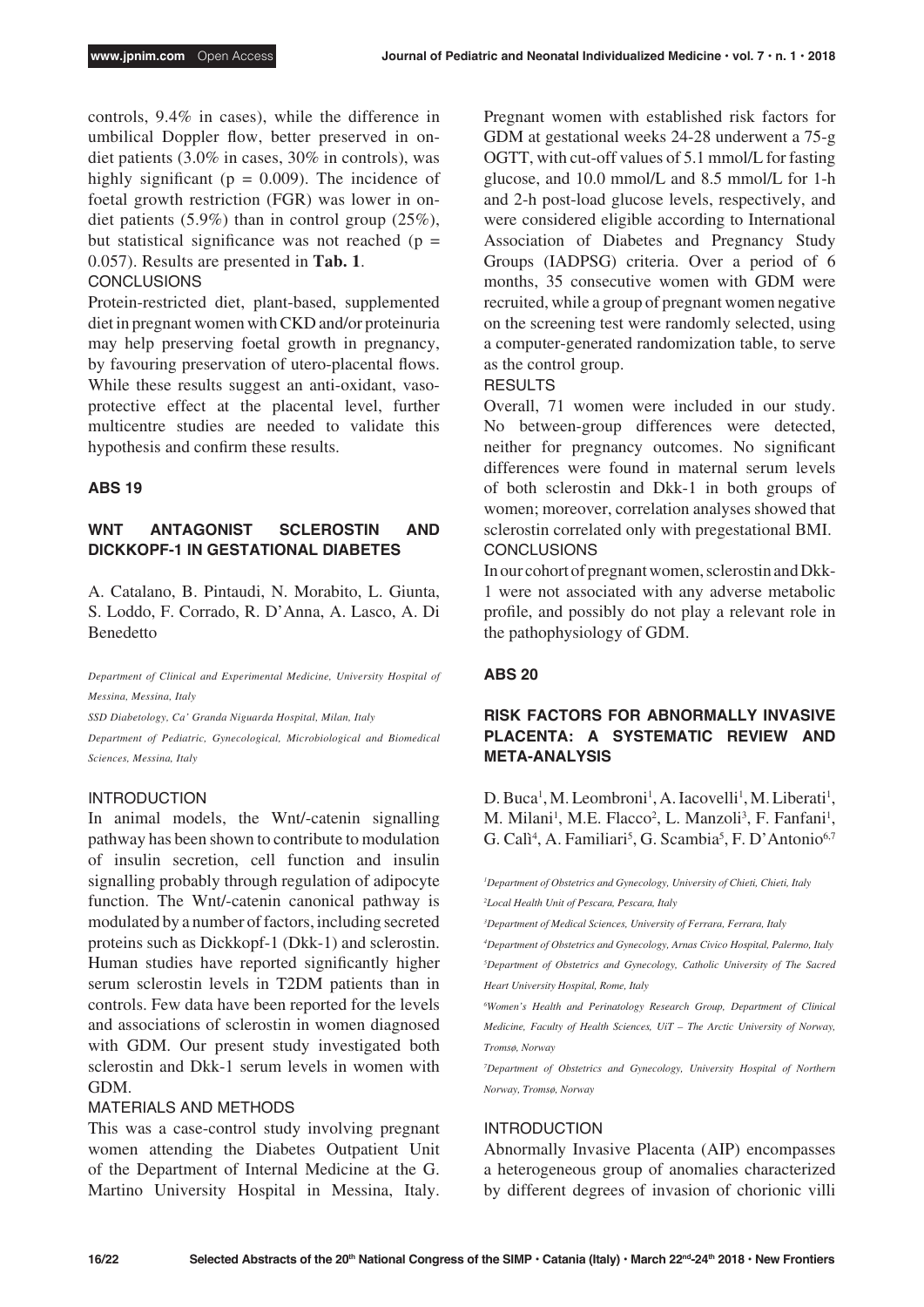through the myometrium and uterine serosa. The aim of this systematic review was to explore the strength of association between different maternal and pregnancy characteristics and the occurrence of AIP. Recent studies suggested that prenatal diagnosis of AIP may improve when combining imaging signs with maternal or pregnancy characteristics, such as parity, age or number of prior cesarean section (CS). Placenta previa and a prior CS are commonly recognized as the classical risk factors for AIP. However, a multitude of different maternal and pregnancy parameters has been proposed to be associated with AIP and it has still to be ascertain their actual strength of association with these disorders. This is fundamental because it would allow building accurate predictive models for AIP combining imaging signs and maternal characteristics.

# METHODS

Pubmed, Embase, CINAHL databases were searched. The risk factors for AIP explored were: obesity, age > 35 years, smoking before or during pregnancy, placenta previa, prior cesarean section (CS), placenta previa and prior CS, prior uterine surgery, abortion and uterine curettage, *in vitro* fertilization (IVF) pregnancy and interval between a previous CS and a subsequent pregnancy. Randomeffect head-to-head meta-analyses were used to analyze the data.

# **RESULTS**

Forty-six were included in the systematic review. Maternal obesity (Odds ratio [OR]: 1.4, 95% CI 1.0- 1.8), advanced maternal age (OR: 3.1, 95% CI 1.4- 7.0) and parity (OR: 2.5, 95% CI 1.7-3.6), but not smoking were associated with a higher risk of AIP. The presence of placenta previa in women with at least a prior CS was associated with a higher risk of AIP compared to controls (with an OR of 12.0, 95% CI 1.6-88.0). Furthermore, the risk of AIP increased with the number of prior CS (OR of 2.6, 95% CI 1.6-4.4 and 5.4, 95% CI 1.7-17.4 for 2 and 3 prior CS respectively). Finally, IVF pregnancies were associated with a high risk of AIP, with an OR of 2.8 (95% CI 1.2-6.8).

# **CONCLUSIONS**

The findings from this systematic review showed that advanced maternal age, obesity, parity, prior CS, placenta previa and IVF are associated with a significant high risk of AIP. A prior CS and placenta previa are among the strongest risk factors for the occurrence of AIP, with such risk increasing with the number of prior CS or when placenta previa and CS co-exist.

# **ABS 21**

# **AN UNUSUAL CARDIAC COURSE OF RECIPI-ENT TWIN IN TWIN-TO-TWIN TRANSFUSION SYNDROME**

M. Lucente, V. Comito, M. Salvia, G. Nigro, E. Bonanno, G. Scarpelli

#### *UTIN and Neonatology, Annunziata Hospital, AO Cosenza, Cosenza, Italy*

# INTRODUCTION

Monochorionic diamniotic twin pregnancies have a 9-15% risk of developing twin-to-twin transfusion syndrome (TTTS). The presence of arteriovenous anastomoses creates an imbalanced fluid flow from one twin (donor) to the other (recipient) resulting in significant hemodynamic changes, especially in the recipient twin. The disease is staged based on the Quintero system.

# **METHODS**

We present the case of a monochorionic diamniotic twin pair, who were diagnosed as suffering from TTTS at 17 weeks of gestational age (GA). At that time, the recipient twin already had severe myocardial hypertrophy (C/T circumference ratio 0.66), severe tricuspid and pulmonary regurgitation with right ventricle failure (shortening fraction of 10%). Along with the presence of ascites and hydrops, this led to the diagnosis of stage IV TTTS. Selective fetoscopic laser photocoagulation (SFLP) of placental vascular anastomoses was performed at 17+5 weeks of GA. After laser, right and left ventricular hypertrophy did not improve, contrary to what expected based on literature. After birth (at 32 weeks), the recipient twin continued to have an abnormal cardiac function, characterized by the echo findings of left ventricular hypertrophy and of subvalvular pulmonary stenosis (gradient of 30 mmHg) with hypoplasia of the valve annulus. During follow-up, the pulmonary stenosis became severe (gradient of 70 mmHg) and the baby had to undergo a balloon valvuloplasty at 8 months of age. RESULTS

Most of recipient fetuses of TTTS show echocardiographic signs of cardiac compromise. Myocardial hypertrophy is one of the typical features and is related both to preload changes in the venous compartment (volume overload theory) and to afterload alterations in the peripheral vascular system (activation of Renin-Angiotensin II-Aldosterone system). Together with cardiac hypertrophy, there are usually ventricular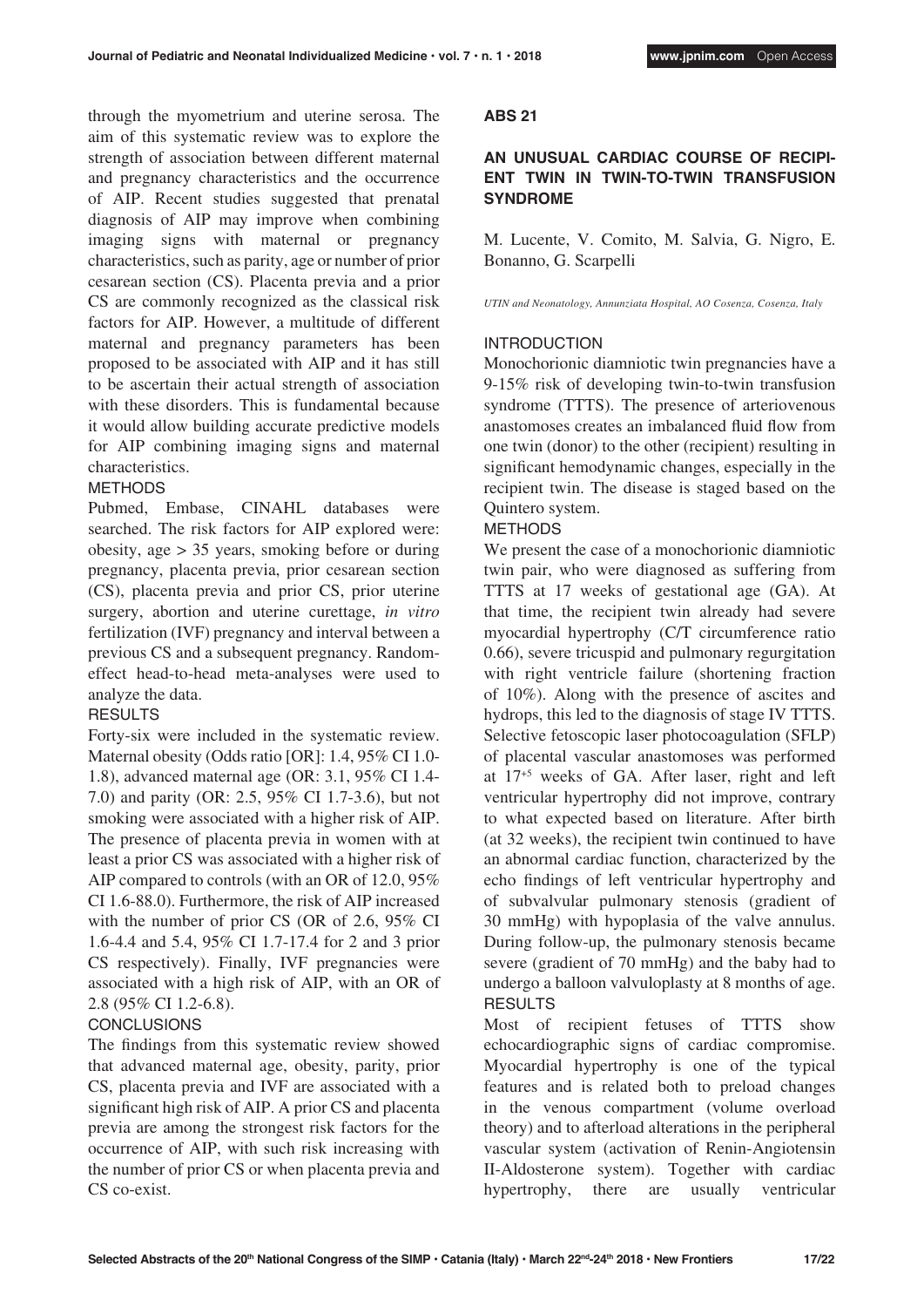dysfunction signs (e.g., monophasic filling patterns, reduction of shortening fraction) and atrioventricular valve regurgitation, typically tricuspid. SFLP disrupts this pathophysiology and results in rapid improvement of the cardiac function. By the age of 2, both donors and recipient twins show normal cardiac function, even if pulmonary stenosis in recipient twins is represented 3-fold more than in uncomplicated monochorionic twins. In our case, both severe myocardial hypertrophy and tricuspid regurgitation occurred in the recipient fetus but, significantly, they tended to progress over time, despite SFLP, and even after birth, showing the persistence of the left ventricular hypertrophy and the worsening of the pulmonary stenosis.

## **CONCLUSIONS**

This case shows an atypical clinical course in TTTS recipient twin. After SFLP, in fact, most TTTS twins show normal cardiac function, already in fetal life. In our baby, not only the cardiac abnormalities persisted, but continued to worsen after birth leading to severe pulmonary stenosis and to the necessity of balloon valvuloplasty.

## **ABS 22**

# **INFLUENCE OF PRENATAL DIAGNOSIS OF ABNORMALLY INVASIVE PLACENTA ON MATERNAL OUTCOME: A SYSTEMATIC REVIEW AND META-ANALYSIS**

D. Buca<sup>1</sup>, M. Liberati<sup>1</sup>, G. Calì<sup>2</sup>, F. Forlani<sup>2</sup>, C. Caisutti<sup>3</sup>, G. Pavone<sup>1</sup>, M.E. Flacco<sup>4</sup>, L. Manzoli<sup>5</sup>, A. Familiari<sup>6</sup>, G. Scambia<sup>6</sup>, F. D'Antonio<sup>7,8</sup>

*1 Department of Obstetrics and Gynecology, University of Chieti, Chieti, Italy 2 Department of Obstetrics and Gynecology, Arnas Civico Hospital, Palermo, Italy*

<sup>3</sup>Department of Experimental Clinical and Medical Science, DISM, Clinic of *Obstetrics and Gynecology, University of Udine, Udine, Italy*

*4 Department of Medicine, University of Chieti, Chieti, Italy*

*5 Department of Medical Sciences, University of Ferrara, Ferrara, Italy*

*6 Department of Obstetrics and Gynecology, Catholic University of The Sacred Heart University Hospital, Rome, Italy*

*7 Women's Health and Perinatology Research Group, Department of Clinical Medicine, Faculty of Health Sciences, UiT – The Arctic University of Norway, Tromsø, Norway*

*8 Department of Obstetrics and Gynecology, University Hospital of Northern Norway, Tromsø, Norway*

## INTRODUCTION

The rise of caesarean section (CS) rate observed in the last two decades has led to an increased incidence of abnormally invasive placenta (AIP). AIP is associated with a high burden of maternal morbidities, such as severe life-threatening hemorrhage, need for blood transfusion, re-operation and damage to adjacent organs. Prenatal diagnosis of AIP is fundamental and it has been reported to improve the outcome of such women by allowing a pre-planned treatment of these conditions in centers with a high level of surgical expertise The aim of this systematic review was to ascertain the impact of prenatal diagnosis on surgical outcome of women affected by AIP. METHODS

# Medline, Embase, CINAHL and *Cochrane* databases were searched. The outcomes observed were: amount of blood loss, units of red blood cells (RBC), platelets (PLT) and fresh frozen plasma (FFP) transfused, length of stay in hospital and in intensive care unit, urinary tract injuries and infection. Only case-control studies reporting the occurrence of any of the explored outcomes in women with a prenatal compared to intra-partum diagnosis of AIP were considered eligible for the inclusion. Random-effect head-to-head metaanalyses were used to analyze the data.

**RESULTS** 

Thirteen studies were included. Women with a prenatal diagnosis of AIP had a lower amount of blood loss during surgery (mean difference, MD: -0.87; 95% CI -1.5, -0.23), units of RBC (MD: -1.45; 95% CI -2.9, -0.04) and FFP (MD: -1.73; 95% CI -3.3, -0.2) transfused compared to those with intra-partum diagnosis. The risk of admission to ICU, length of in hospital and in ICU stay were not different. Prenatal diagnosis of AIP was associated with a higher risk of urinary tract injuries (odds ratio, OR: 2.5; 95% CI 1.3-4.6), mainly due to the higher prevalence of placenta percreta in the group of AIP diagnosed prenatally.

#### **CONCLUSIONS**

The findings from this systematic review showed that prenatal diagnosis of AIP is associated with a better maternal outcome compared to cases in which it is detected at birth. Women with a prenatal diagnosis of AIP had lower mean blood loss and units of RBC and FFP transfused compared to controls suggesting an actual beneficial effect of prenatal imaging on maternal outcome in cases affected by AIP.

#### **ABS 23**

**VEGAN-VEGETARIAN DIET ROLE IN IM-PROVING FOETAL GROWTH AND AVOIDING**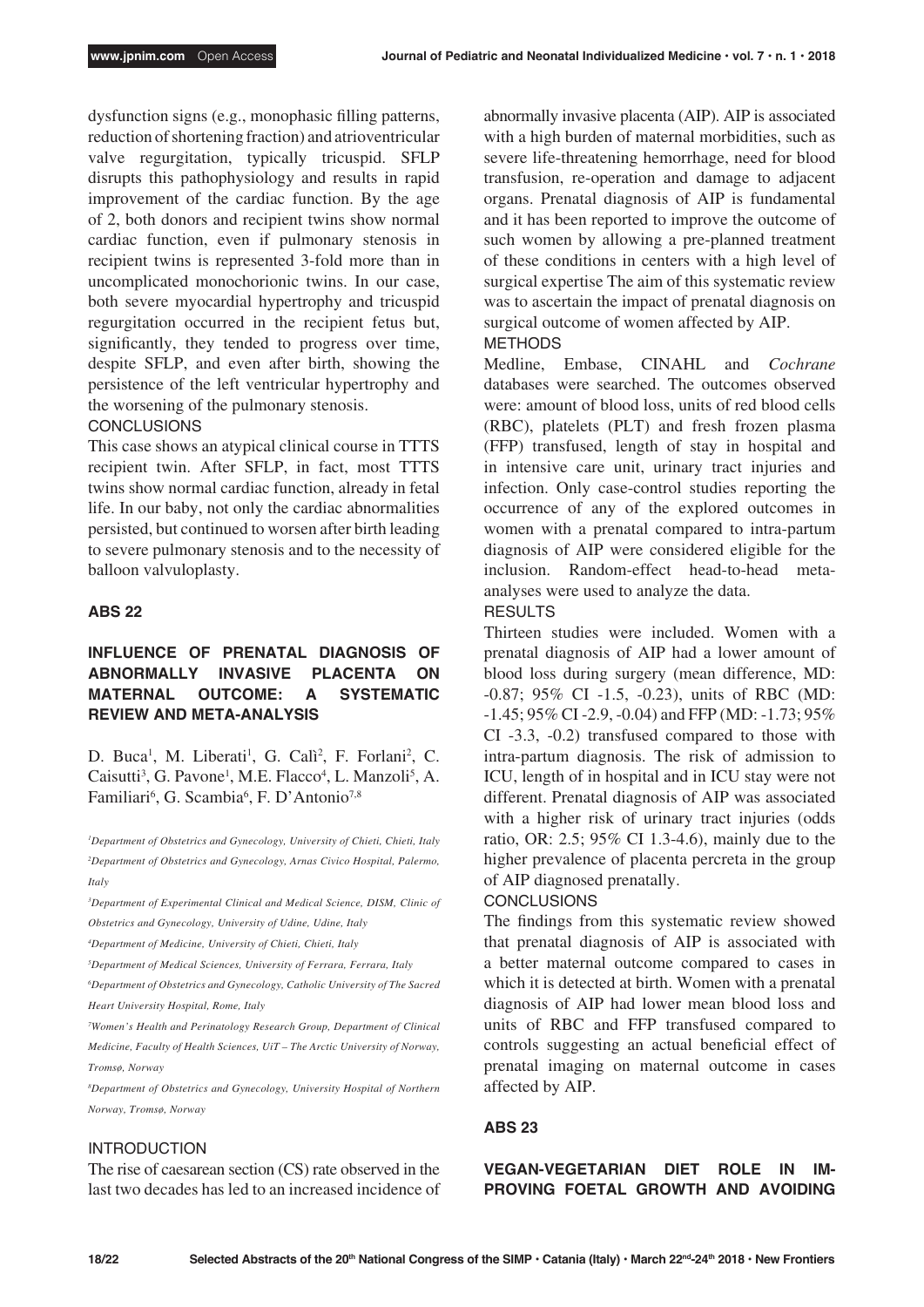# **DIALYSIS IN PREGNANT CHRONIC KIDNEY DISEASE (CKD) PATIENTS: A CASE REPORT**

B. Montersino<sup>1</sup>, F. Minelli<sup>1</sup>, F. Leone<sup>1</sup>, F. Fassio<sup>1</sup>, M.M. Rossetti<sup>2</sup>, L. Colla<sup>2</sup>, G.B. Piccoli<sup>3</sup>, R. Attini<sup>1</sup>, T. Todros<sup>1</sup>

*1 Materno-Foetal Unit, University of Turin, Turin, Italy 2 Nephrology Unit, University of Turin, Turin, Italy 3 Nephrology Unit, Centre Hospitalier Le Mans, Le Mans, France*

#### INTRODUCTION

Pregnancy is increasingly encountered in patients with advanced chronic kidney disease (CKD) as en effect of improvement in maternal-foetal care and of deep changes in counselling. Though the indications for dialysis start in pregnancy are neither clear nor shared, a low-protein diet may help stabilizing the kidney function; according to previous experiences from ours and other groups, moderately protein-restricted plant-based diets, supplemented with amino acids and keto acids, may have an additive effect in promoting fetal growth and stabilizing kidney function and proteinuria. We would like to report here on a patient who did not tolerate supplements and in which switching to a vegan-vegetarian non-supplemented diet probably helped to avoid dialysis in pregnancy.

## CASE REPORT

A 28-year-old woman with stage 4 CKD known since infancy, relatively stable for at least 3 years, without relevant proteinuria and normotensive, was first seen at the  $6<sup>th</sup>$  gestational week of her first pregnancy; pre-pregnancy creatinine was 2.6 mg/dl. Of note, she had a very low BMI but reported an adequate caloric intake. She was on a mixed-proteins moderately restricted diet. Due to an increasing trend of urea and creatinine, she was prescribed the supplemented plant-based diet we usually employ in advanced CKD in pregnancy. However, she did not tolerate the supplements, and resumed her previous dietary habits. Since creatinine and urea were steadily increasing, reaching a strict "pre-dialysis" level (and the patient did not wish to start dialysis in pregnancy), she started a vegan diet (protein intake: 0.6 g/kg/day), with a sharp decrease in urea and a milder, but relevant decrease in serum creatinine (**Fig. 1**). During pregnancy the growth of the baby was normal, with normal umbilical and uterine Doppler flow. At 33 weeks she was hospitalized for renal function monitoring in the context of a new increase in serum creatinine (3.29 mg/dl) and serum urea (68 mg/dl). Labour was induced (Foley catheter, amniorrhexis and oxytocin infusion) and she delivered a healthy female baby at 33 weeks and 6 days of gestational age. The baby was adequate



**Figure 1 (ABS 23).** Creatinine and urea level during pregnancy and after delivery.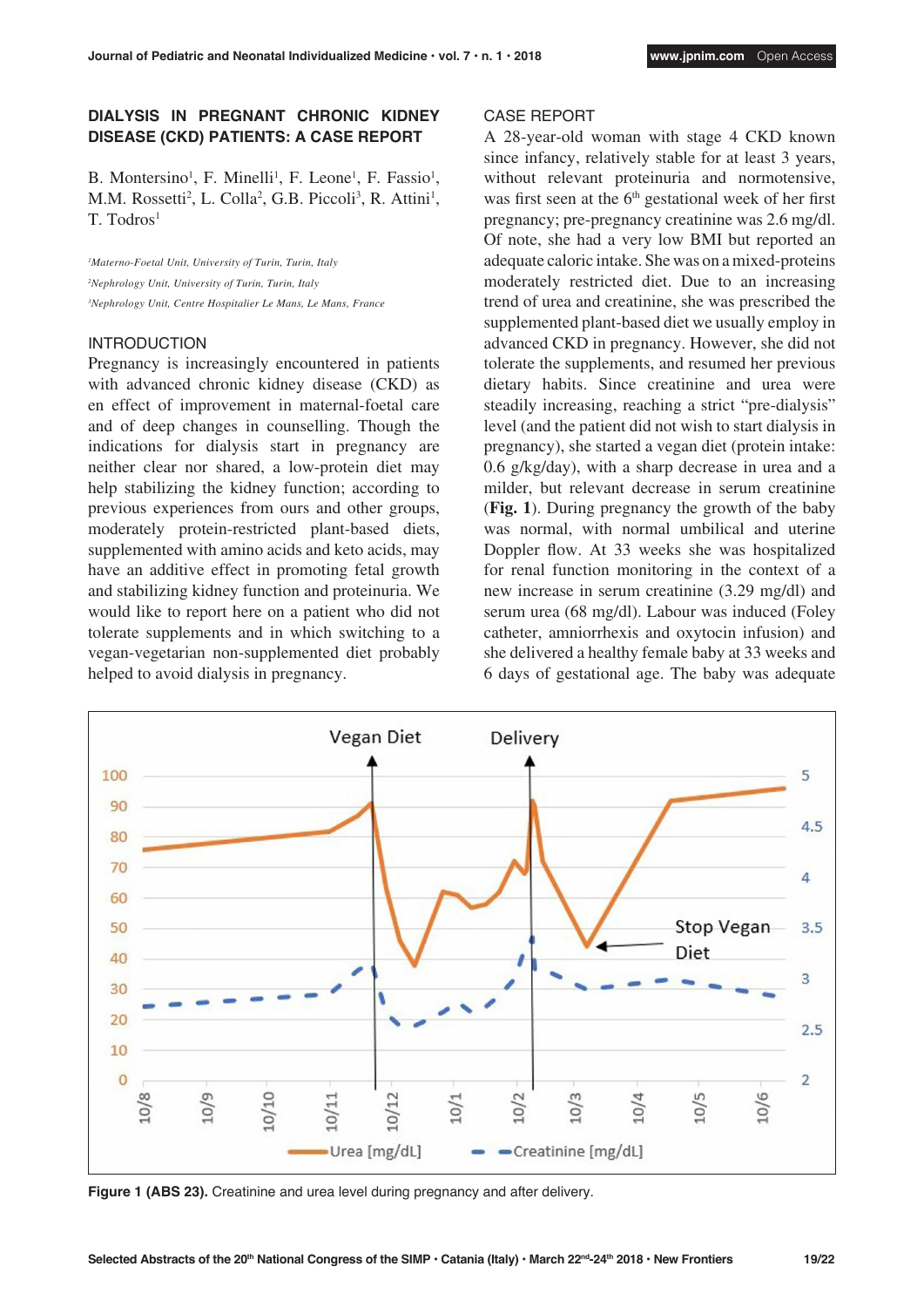for gestational age (weight: 1,900 g, corresponding to the  $39<sup>th</sup>$  centile of Ines charts – Italian growth curves). The baby was discharged after 10 days in neonatal intensive care unit.

She continued the vegetarian diet for a few weeks after pregnancy, and then she resumed her previous diet. Six months after delivery the mother, still on pre-dialysis care, reported wellbeing for herself and the baby.

# **CONCLUSIONS**

The present case may suggest that a diet proposal in severe CKD patients may probably allow safe management of pregnancy, postponing the need for dialysis start and ensuring good foetal growth, even though in a context of preterm delivery.

# **ABS 24**

# **PREVALENCE SURVEY ON BREASTFEEDING AND BABIES' HEALTH DETERMINANTS IN SICILY: RESULTS OF THE STUDY "IN PRIMIS"**

M.P. Ferro<sup>1</sup>, P. Ficano<sup>2</sup>, B. Ottaviani<sup>3</sup>, S. Palmeri<sup>4</sup>, S. Scelfo<sup>5</sup>, S. Colaceci<sup>6</sup>, A. Cernigliaro<sup>1</sup>, S. Spila Alegiani<sup>6</sup>, A. Giusti<sup>6</sup>, A. Casuccio<sup>4</sup>, S. Scondotto<sup>1</sup>; Master Prospect Working Group

<sup>1</sup>Dipartimento per le Attività Sanitarie e Osservatorio Epidemiologico, Regione *Siciliana, Palermo, Italy*

*2 Unità Operativa Aziendale per l'Educazione e Promozione della Salute, Azienda Ospedaliera Universitaria Policlinico "Paolo Giaccone", Palermo, Italy*

*3 Ufficio Educazione alla Salute, Direzione Sanitaria Aziendale, Azienda Ospedaliera Ospedali Riuniti Villa Sofia Cervello, Palermo, Italy*

*4 Dipartimento di Scienze per la Promozione della Salute e Materno Infantile "G. D'Alessandro", Università degli Studi di Palermo, Palermo, Italy*

*5 Unità Operativa Dipartimentale di Diabetologia e Obesità in Età Evolutiva, ASP Caltanissetta, Caltanissetta, Italy*

*6 Istituto Superiore di Sanità, Rome, Italy*

# INTRODUCTION

Although exclusive breastfeeding (EB) is strongly recommended by WHO during the first 6 months of life and its impact in individual health is universally recognized, in Southern Italy the prevalence rate of EB is still low (42.7% under 6 months – ISTAT 2013). Increasing prevalence of EB is one of the priorities of the Regional Prevention Plan 2014- 2018 within the maternal and child health promotion area.

A survey was launched as part of a University Master Degree (PROSPECT) with the aim of describing breastfeeding prevalence and determinants in the Sicilian mothers and babies.

#### **METHODS**

A prospective cohort survey was conducted among a sample of mothers resident in Sicily who delivered at the regional birth centers from April to June 2017. To estimate EB prevalence, a structured questionnaire was administered by telephone interview within 30 days of delivery. The study also provides a 6 months follow-up.

#### **RESULTS**

At 30-day postpartum 1,055 women were included, with a median age 31.4 years. 57% of women had a job before pregnancy and 48% attended a pre-birth course. The prevalence of caesarean section was 41%. Only 15% of mothers kept the infant in skin-to-skin contact after birth for more than 10 minutes and in 90% of the cases rooming-in was practiced. The prevalence of EB in hospital was 33%, 44% of newborns received also artificial breast milk substitutes (BMS) (complementary feeding), while 15% did not receive breast milk at all. 44% of mothers received a prescription of BMS at discharge. In the 1st month of life prevalence of EB reached 39%, the integration with BMS decreased (26%), while the non-breastfed children doubled (33%). Skin-to-skin contact, rooming-in and mother's occupation were positively associated with EB during hospitalization, while spontaneous delivery and non-prescription of BMS at discharge were positively associated with EB at one month.

# **CONCLUSIONS**

This is the first prevalence population study conducted in Sicily. Data from this survey confirm a still low prevalence of EB at discharge, at 1 and 6 months. These results can contribute to set up and evaluate progress of Regional interventions aimed to protect, promote and support breastfeeding and mother-child health.

# **ABS 25**

# **PRE-PREGNANCY BODY MASS INDEX SHIFT ACROSS GESTATION: PRIMARY EVIDENCE OF AN ASSOCIATION WITH EATING DISORDERS**

A. Meneghello, F. Volpe, L. Giliberti, P. Guerrini, G. Straface, V. Zanardo

*Division of Perinatal Medicine, Policlinico Abano Terme, Abano Terme, Italy*

#### **INTRODUCTION**

Previous studies indicated that gestational weight gain-related disorders share many similarities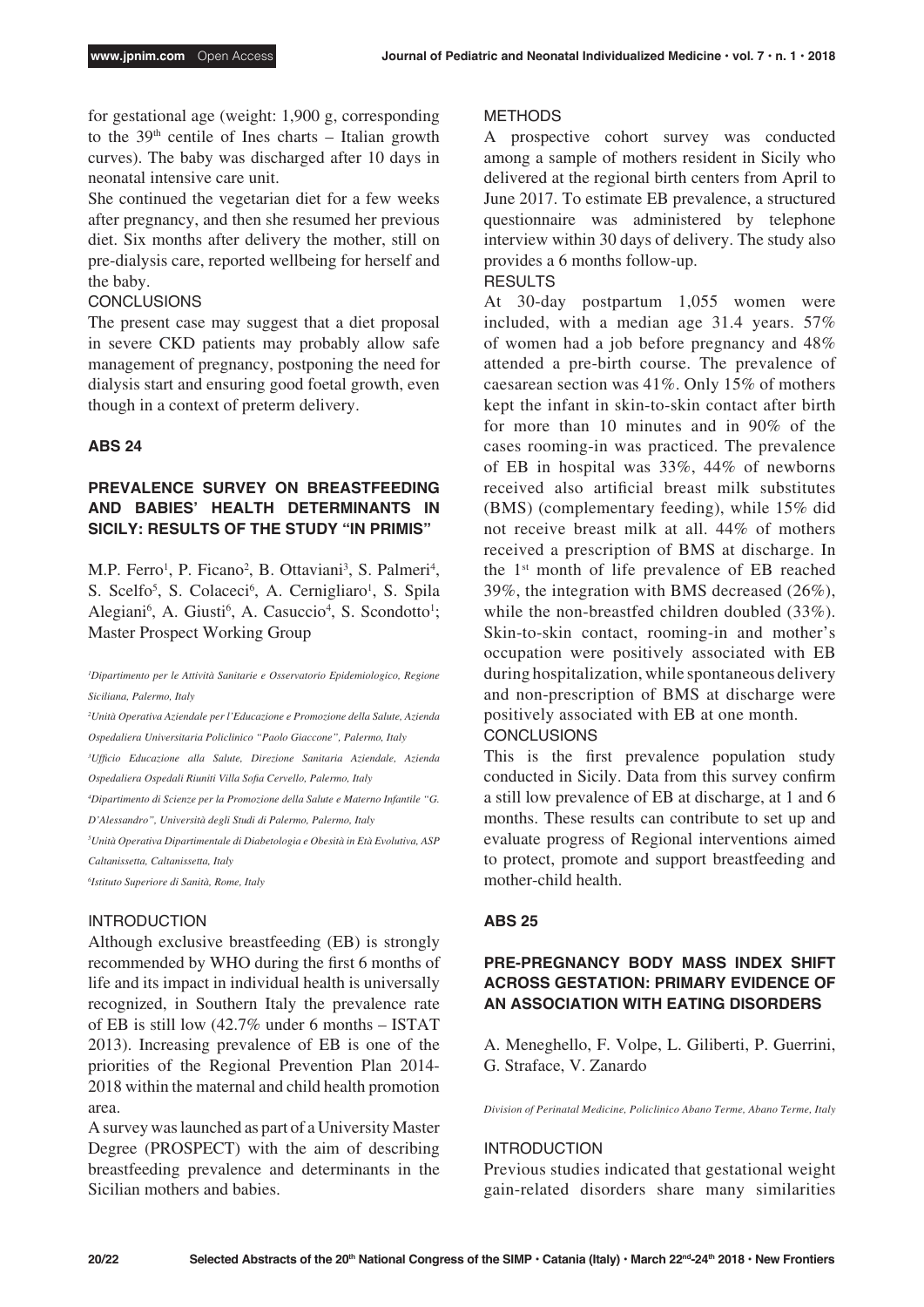with feeding and eating disorders. We examined the association of pre-pregnancy Body Mass Index (BMI), defined according to 2009 IOM, and its shift across gestation with symptoms of feeding and eating disorders, defined by EDE-Q [1].

## METHODS

This observational cohort study took place at the Division of Perinatal Medicine of Policlinico Abano Terme, Italy, from January 2015 to October 2015. The sample included 655 healthy at term puerperae. We correlated gestational BMI in different women categories to EDE-Q Global score and Restrain, Eating concern, Shape concern, and Weight concern subscales, by Spearman's correlation test.

# **RESULTS**

Among 655 women, 59 (9.0%) were categorized as underweight, 463 (70.7%) normal weight, 98 (15.0%) overweight, and 35 (5.3%) as obese in pre-pregnancy period. At the end of gestation, underweight women category disappeared, normal weight women lightened to one third, overweight women tripled, and obese women doubled. At the same time, EDE-Q global scores increased from normal weight  $(0.25 \pm 0.41)$ , to overweigh  $(0.47$  $\pm$  0.58), and to obese (0.72  $\pm$  0.70) puerperae. In addition, EDE-Q global scores were significantly correlated with gestational BMI increase in Global score (rho =  $0.326$ ; p <  $0.001$ ) and in the four subscales: Restrain (rho =  $0.161$ ; p < 0.001), Eating concern (rho =  $0.193$ ; p <  $0.001$ ), Shape concern (rho =  $0.335$ ; p <  $0.001$ ), and Weight concern (rho =  $0.365$ ; p <  $0.001$ ), respectively.

#### **CONCLUSIONS**

It was found that the shift of woman BMI across an uncomplicated pregnancy is a warning indicator of unhealthy eating and feeding symptoms. **REFERENCES** 

[1] Fairburn CG, Beglin SJ. Assessment of eating disorders: interview or selfreport questionnaire? Int J Eat Disord. 1994;16(4):363-70.

## **ABS 26**

# **METABOLOMICS AND INFANTS OF MOTH-ERS WITH GESTATIONAL DIABETES: A PRELIMINARY STUDY**

E. Cossu, M. Congiu, A. Dessì, R. Pintus, V. Fanos

*Neonatal Intensive Care Unit, Neonatal Pathology and Neonatal Section, AOU and University of Cagliari, Cagliari, Italy*

#### INTRODUCTION

The gestational diabetes is defined as a disorder of glucose regulation of variable entity. It is diagnosed during pregnancy and may have major complications for both the mother and the fetus. Among the most common complications for the newborn there is the risk of developing heart diseases and malformations such as ventricular hypertrophy, the transposition of large vessels and cardiac tube fusion anomaly. The risk for these infants to develop these heart problems is five times higher compared to children of healthy mothers. The objectives of the study were to characterize the urinary metabolome of a group of infants of diabetic mothers and of those large for gestational age, to evaluate the differences in the metabolome of newborns of diabetic mother according to the different therapy performed in pregnancy (diet therapy versus insulin therapy), to identify characteristic and predictive biomarkers of neonatal outcome and to compare data with those of the studies present in the literature.

# PATIENT AND METHODS

The study was performed at the nursery and neonatal pathology of Cagliari University Hospital. Twenty patients were enrolled: 13 newborns of mothers with gestational diabetes in diet treatment, 5 of mothers with gestational diabetes in insulin therapy and 2 large for gestational age. Urine samples were collected before within the first 8 hours of life and stored in a freezer at -80°C until metabolomics analysis. The technique of choice was 1H-NMR coupled with multivariate statistical analysis.

# RESULTS

The results showed no separation among the groups except for one patient (outlier). The analysis showed that this sample had a different urinary metabolome, including a higher glucose concentration compared to others. This patient was admitted to the neonatal pathology ward due to heart malformation. From animal studies it seems that high glucose concentration exerts toxic effects on the development of the cardiac tube during pregnancy.

#### CONCLUSIONS

This study has several limitations such as the small patients cohort but the results are interesting and the potential of metabolomics as a predictive tool has been highlighted. Since this is a preliminary analysis, the goal is to extend the research to a larger cohort of patients in order to study the glucose trend as a predictive factor and to identify other biomarkers.